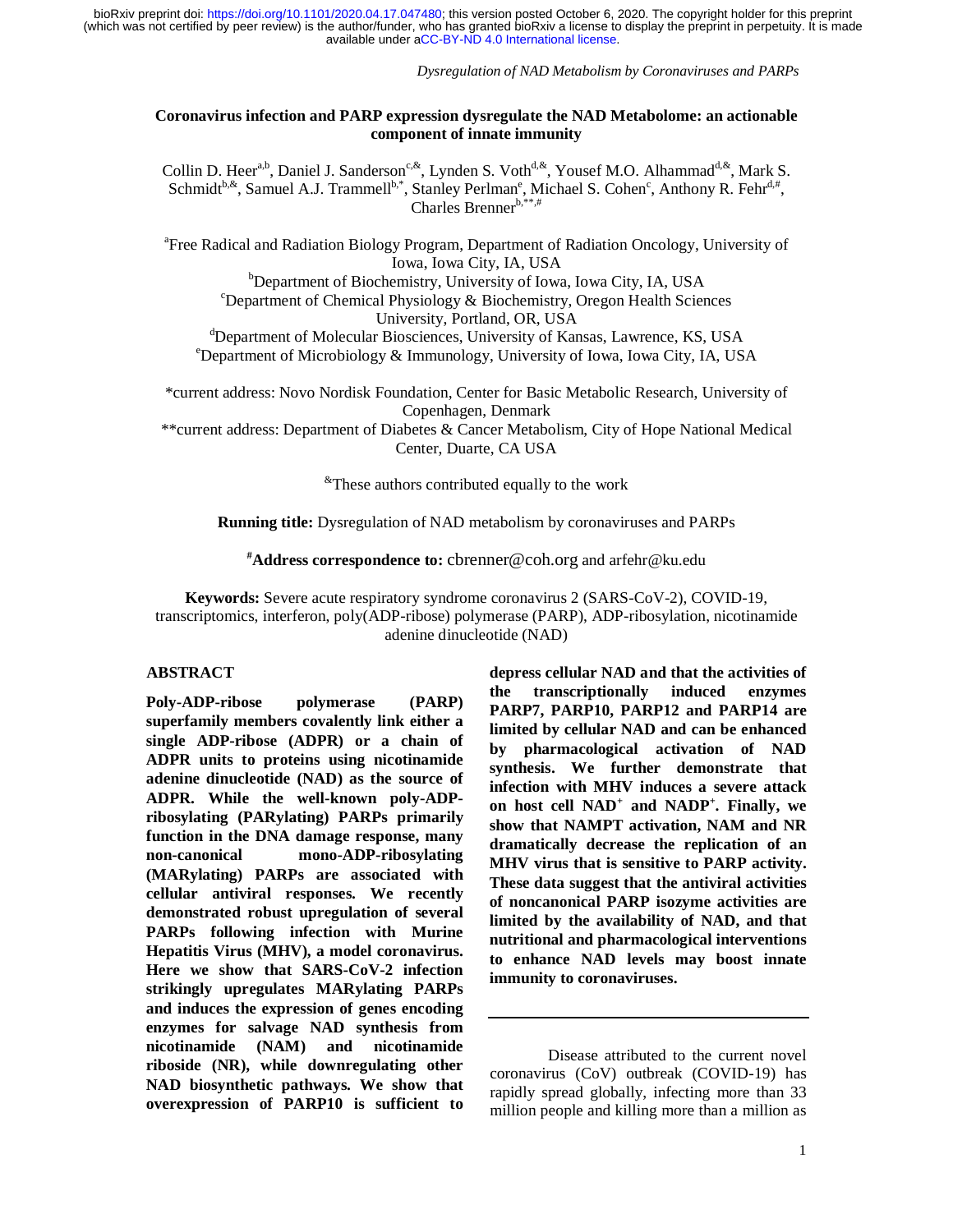#### *Dysregulation of NAD Metabolism by Coronaviruses and PARPs*

of late September, 2020 (1). The causative agent, severe acquired respiratory syndrome coronavirus 2, SARS-CoV-2, is transmitted largely by aerosol and liquid droplets that infect cells of the lung epithelium (2). Severe disease is thought to proceed through a combination of robust viral replication and a cytokine storm in which host inflammation damages multiple organ systems. While many therapeutic approaches are under investigation, the evidence-basis for effective prevention and treatment agents remains limited.

CoV genomes do not encode enzymes needed for ATP generation, nucleotide, amino acid, lipid or protein synthesis, and therefore depend on exploitation of host functions to synthesize and assemble virus (3-5). Cellular and viral energy generation and biosynthetic programs depend on the four nicotinamide adenine dinucleotide (NAD) coenzymes, NAD<sup>+</sup>, NADH, NADP<sup>+</sup> and NADPH, which are the central catalysts of metabolism (6). These coenzymes accept and donate electrons in essential, ubiquitous processes of fuel oxidation, lipid, nucleotide and amino acid biosynthesis, and the generation and detoxification of reactive oxygen species. The specific roles of these coenzymes in viral replication and antiviral defenses are largely unexplored.

Several members of the PARP superfamily are interferon-stimulated genes (ISGs) that have been implicated in restriction of viral replication through mechanisms that are not well understood (7,8). With the exception of the enzymatically inactive PARP13 protein, PARP isozymes have an absolute requirement for  $NAD^+$  (9,10). However, rather than using  $NAD^+$  as an electron acceptor, PARPs use  $NAD^+$ as an ADPR donor in protein modification reactions (6). The canonical and best characterized PARP isozymes, PARP1 and PARP2, form PAR largely in response to DNA damage. However, most other members of the PARP superfamily exhibit MARylation activities on target proteins (9). We previously showed that MHV infection strongly induces expression of noncanonical PARP isozymes PARP7, PARP9, PARP10, PARP11, PARP12, PARP13 and PARP14 (11). To determine whether these gene expression changes are incidental to MHV infection, facilitate MHV infection, or are part of an innate immune response against MHV, we treated cells with siRNAs to knock down expression of these

genes and then analyzed the impact on MHV replication. Our data showed that PARP7 plays a role in facilitating replication. In contrast, PARP14 is required for full induction of interferon (IFN)-β expression (11,12), suggesting that PARP14 is directly involved in establishing the innate immune response in CoV-infected cells.

Most CoV genomes encode 16 nonstructural proteins (nsps) (3-5). Nsp3 contains a macrodomain, herein termed the CoV ADPR hydrolase (CARH) that removes ADPR modifications from acidic amino acids on protein targets. Thus, CARH reverses the modification that is installed by the IFN-induced activities of MARylating PARP isozymes (13). CARH activity is required for virulence *in vivo* using mouse models of both MHV and SARS-CoV (13-15). Moreover, an active site mutation that ablates CARH activity in MHV resulted in a virus that replicates poorly in primary bonemarrow derived macrophages (BMDMs) (11). We further identified PARP12 and PARP14 as CoV-induced ISGs that are required for depressed replication of CARH mutant viruses, indicating that their activity is opposed by CARH-mediated reversal of MARylation (11).

In support of the antiviral roles of MARylating PARP isozymes, PARP12 was shown to promote degradation of nsp1 and nsp3 in Zika virus infection (16). PARP12 has also been shown to inhibit a wide variety of RNA viruses, including several alphaviruses, which also contain nsp3-encoded ADPR hydrolase activities (17,18). These observations suggest that key events in the innate immune response to viral infections are played out in the infected cell's NAD metabolome.

To determine whether the dramatic upregulation of PARPs seen following MHV infection is conserved among CoVs and also whether cellular infection by CoVs disturbs NAD homeostasis, we analyzed transcriptomic data from SARS-CoV-2-infected human cell lines and organoids, SARS-CoV-2-infected ferrets, a lung biopsy from people living with or dead from COVID-19, and bronchoalveolar lavage fluid (BALF) from healthy individuals as well as those infected with COVID-19. These data indicate that the same noncanonical PARPs induced by MHV are induced by SARS-CoV-2 and that *in vivo* infection with SARS-CoV-2 down-regulates synthesis of NAD from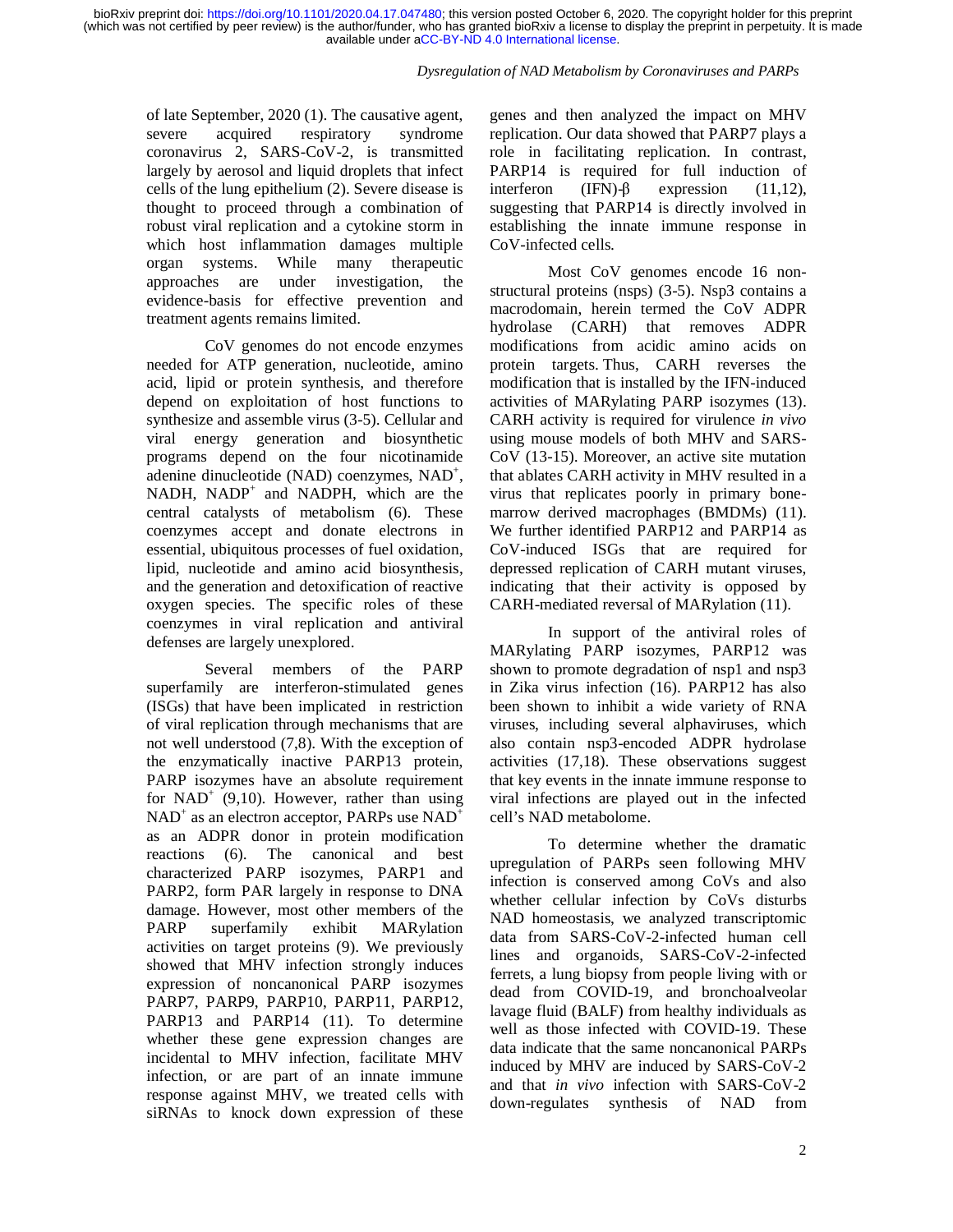#### *Dysregulation of NAD Metabolism by Coronaviruses and PARPs*

tryptophan and nicotinic acid (NA) while upregulating synthesis capacity from NAM and NR. We further show that disturbances to the NAD transcriptome scale with viral load. Though noncanonical PARP isozymes are known to use NAD<sup>+</sup> to MARylate target proteins, it had not been reported that expression of these enzymes can drive down cellular NAD<sup>+</sup>. Here we show that PARP10 overexpression is sufficient to depress cellular  $NAD<sup>+</sup>$  and that the MARylating activities of PARP10, PARP12 and PARP14 can be pharmacologically increased by enhancing NAD salvage synthesis with SBI-797812 (SBI), a NAMPT activator (19).

Though the essentiality of CARH for viral pathogenesis argues for cellular NAD and noncanonical PARP induction as antiviral, it remained conceivable that a depressed cellular NAD metabolome is an adaptive antiviral response to restrict viral biosynthetic processes. We therefore established a cellular system to test whether increased NAD status opposes MHV infection. Consistent with our transcriptomic analysis that CoV infection downregulates NA salvage and upregulates NAM and NR salvage, we found, using an MHV mutant virus sensitive to PARP activity, that NA minimally inhibited viral replication, while NAM, SBI and a clinically tested preparation of NR (Niagen)(20- 22) strongly inhibit MHV replication. The data justify further analysis of how nutritional and therapeutic modulation of NAD status may potentially restrict viral infection by boosting PARP activity.

# **RESULTS**

*SARS-CoV-2 Infection of Human Lung Systems Induces a Noncanonical PARP Isozyme Transcriptional Program* 

MHV infection in murine BMDMs launches a transcriptional program that induces transcription of noncanonical PARP isozymes PARP7, PARP9, PARP10, PARP11, PARP12, PARP13 and PARP14 by  $>$  5-fold (11,12). To determine whether SARS-CoV-2 also dysregulates the NAD system upon infection, we assembled and analyzed a set of 71 genes that encode the enzymes responsible for conversion of tryptophan, NA, NAM, and NR to NAD<sup>+</sup>, plus the enzymes responsible for NAD(H) phosphorylation, NADP(H) dephosphorylation, NAD+ -dependent deacylation, MARylation, PARylation, cADP-ribose formation,

nicotinamide methylation/oxidation, and other related functions in transport, binding, redox and regulation (**Supplementary Material 1**). We then analyzed RNAseq data from SARS-CoV-2 infection of three human lung cell lines, Calu-3, normal human bronchial epithelia (NHBE), and A549 (**Fig. 1A-C**) (23). Calu-3 cells exhibit the most robust response, inducing PARP7, PARP9, PARP10, PARP12 and PARP14 more than 4 fold as well as PARP3, PARP4, PARP5a, PARP5b and PARP8 to a lesser but statistically significant degree (**Fig. 1A**). In NHBE cells, SARS-CoV-2 induces transcription of PARP9, PARP12 and PARP14, while in A549 cells it induces PARP9, PARP10, PARP12 and PARP14, with lesser effects on PARP7 and PARP13 (**Fig. 1B-C**).

### *Transcriptional Dysregulation of NAD Metabolism Scales with Viral Titer*

Angiotensin-converting enzyme 2 (ACE2) serves as a receptor for SARS-CoV-2 entry (24). To determine the effect of overexpression of ACE2 or greater viral exposure on the NAD transcriptome, we compared high quality RNAseq data from control or ACE2-overexpressing A549 cells infected at low (0.2) or high (2) multiplicity of infection (MOI). Greater viral exposure dysregulated more NAD related genes (**Fig. 1D-F)**. The viral load-dependent changes came in three types. First, PARP7 is strongly dependent on viral load, being minimally induced in A549 cells infected at a low MOI (**Fig 1C**). However, in cells expressing ACE2 or infected at high MOI, PARP7 was one of the most highly induced PARP isozymes (**Fig. 1D-F**). Second, as ACE2 or more virus was added, transcription of more PARP isozymes was disturbed. ACE2 and higher MOI both downregulated expression of PARP1 while they upregulated expression of 12 of the other 16 PARP superfamily members (**Fig. 1F**). Third, on the basis of transcriptional changes, viral infection alters expression of NAD biosynthesis pathways. ACE2 and higher MOI both downregulated expression of QPRT, which is required for the conversion of quinolinate to nicotinic acid mononucleotide in the *de novo* biosynthetic pathway that originates with tryptophan. Similarly, NADSYN, which is required for synthesis of NAD from both tryptophan and NA is down-regulated by viral infection, suggesting that CoV infection might disadvantage repletion of the NAD metabolome from either tryptophan or NA. In contrast,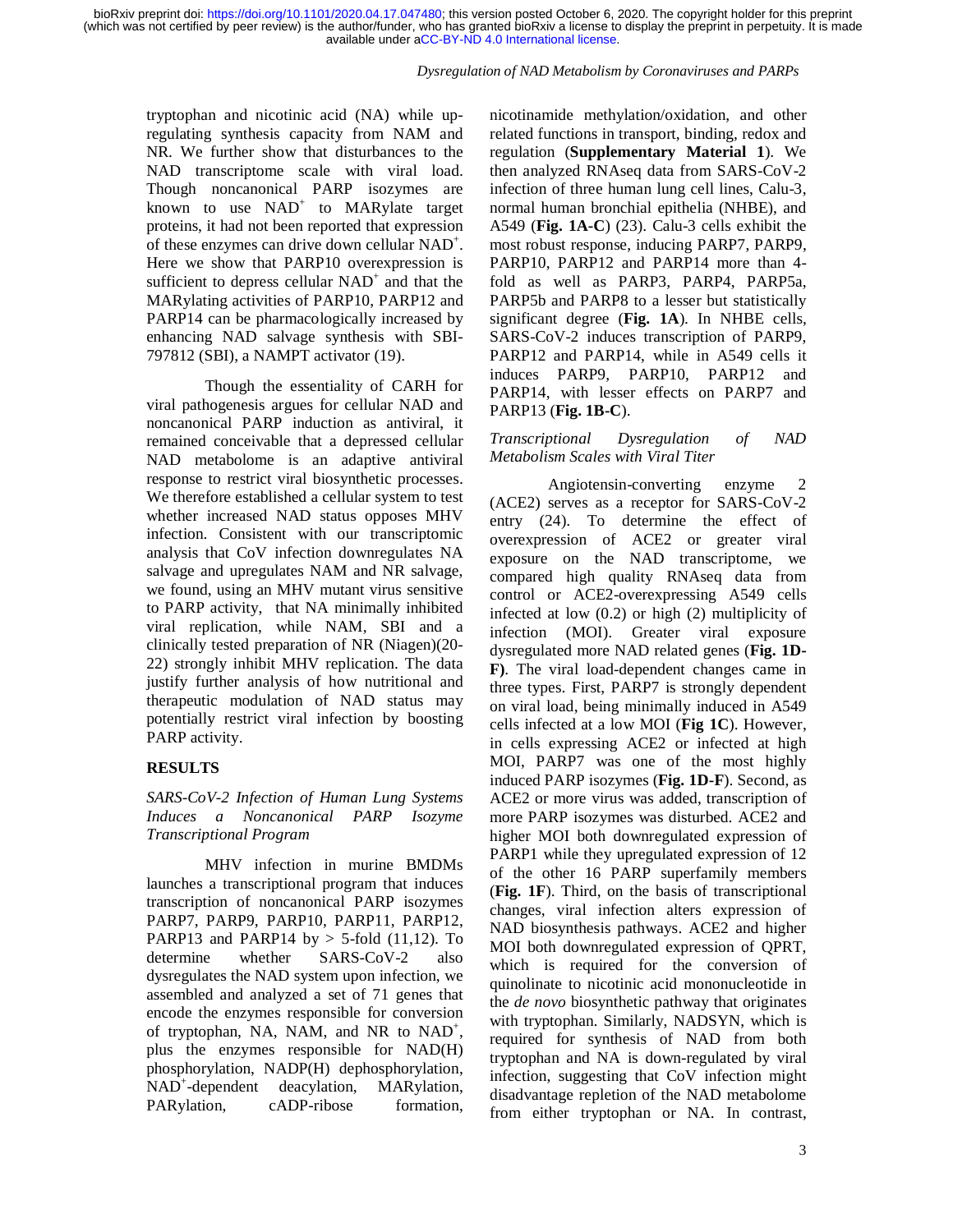*Dysregulation of NAD Metabolism by Coronaviruses and PARPs* 

NAMPT, which is required for NAD synthesis from NAM, was consistently upregulated in SARS-CoV-2 infected cells, and NMRK1, which is required for NAD synthesis from NR, was up-regulated when cells were infected at high MOI. In addition, the normally minimally expressed NR kinase gene, NMRK2, was upregulated in the ACE2 overexpressing cells infected at high MOI.

# *Primary 3-D cell culture and in vivo SARS-CoV-2 Infection Disturb Noncanonical PARP Isozyme Expression and NAD Biosynthesis*

Based on the finding that SARS-CoV-2 infects gut enterocytes, we analyzed RNAseq data obtained from infected enterocyte organoids (25). Similar to the lung cell lines and to the transcriptional effect of MHV infection, enterocyte organoids infected with SARS-CoV-2 induce PARP9, PARP12 and PARP14 (**Fig. 2A**).

Ferrets have been shown to be permissive to SARS-CoV-2 infection (26) and are being used as a system to probe host responses as well as potential preventative and therapeutic agents. To determine if PARP upregulation following SARS-CoV-2 infection is also observed *in vivo*, we probed high-quality RNAseq data from the tracheas of mock and 3 day SARS-CoV-2 infected ferrets (23) and found that the noncanonical PARP induction program is conserved in this relevant animal model (**Fig. 2B**). Specifically, PARP4, PARP5, PARP9, PARP13, PARP14 and PARP15 were all > 4-fold induced with significant but lesser induction of PARP7 and PARP11. In ferret tracheas, we observed other significant alterations to the NAD gene set. The data indicate that transcription of NMRK1 and concentrative nucleoside transporter CNT3 are induced in response to CoV infection, suggesting increased capacity for uptake and conversion of NR to  $NAD^+$  and  $NADP^+$  (27). Notably, in mouse models of damaged brain and heart, upregulation of NMRK gene expression is associated with therapeutic efficacy of NR (28,29). Additionally, the ferret data show strongly depressed NNMT expression—by decreasing NAM methylation, this gene expression change could promote NAM salvage (30) and the efficiency of NAD-boosting by NR or NAMPT activators (20), representing a homeostatic attempt of virally infected cells to maintain their NAD metabolome (31).

*COVID-19 Patient Samples Recapitulate the PARP Induction Program Seen in Ferrets and In Vitro* 

Finally, though ferrets are susceptible to infection by SARS-CoV-2, they do not progress to the serious disease seen in humans (26). We therefore examined the NAD gene set in RNAseq data from the lung of an individual who died of COVID-19 (23). Though lacking the replicates and the synchrony of the ferret RNAseq data, the human data showed that PARP9, PARP11 and PARP13 were upregulated in the deceased individual's lung (**Fig. 2C**).

Finally, we analyzed RNA-seq data obtained from the BALF of 430 SARS-CoV-2 infected people and 54 controls (32). Consistent with previous findings, PARP9 was upregulated nearly 4-fold while PARP12 and PARP14 were upregulated more that 2-fold (**Fig. 2D**).

Notably, NAD biosynthetic gene changes were conserved *in vivo* with NAMPT and NMRK1 gene expression increased by viral infection in ferrets, and NAMPT increased in the human patient samples. Further data on transcriptomic alterations to NAD synthesis in all nine data sets are provided in **Supplementary Material 12**.

# *PARP10 Overexpression is Sufficient to Depress NAD<sup>+</sup> Levels*

It is well known that PARP1 activation by DNA damage greatly increases its catalytic activity, leading to depression of cellular  $NAD^+$ and ATP (9,10). It is less clear whether transcriptional induction of the MARylating enzymes such as PARP10 that are induced substantially by viruses including SARS-CoV-2 might disturb cellular NAD<sup>+</sup>. To test whether overexpression of a MARylating enzyme is sufficient to disturb the NAD metabolome, we performed targeted quantitative NAD analysis with LC-MS/MS using internal  $^{13}$ C standards (33) on HEK 293T cells expressing either GFP or a GFP-PARP10 fusion. We found that overexpression of GFP-PARP10 significantly depressed NAD<sup>+</sup> compared to overexpression of GFP alone (**Fig. 3A**). We next determined if the PARP10-mediated loss in NAD<sup>+</sup> could be restored by increasing cytosolic NAD<sup>+</sup> synthesis with SBI, a small molecule activator of NAMPT, which promotes NAM salvage (19). SBI increased steady-state levels of NAD<sup>+</sup> in GFPexpressing cells, but did not significantly boost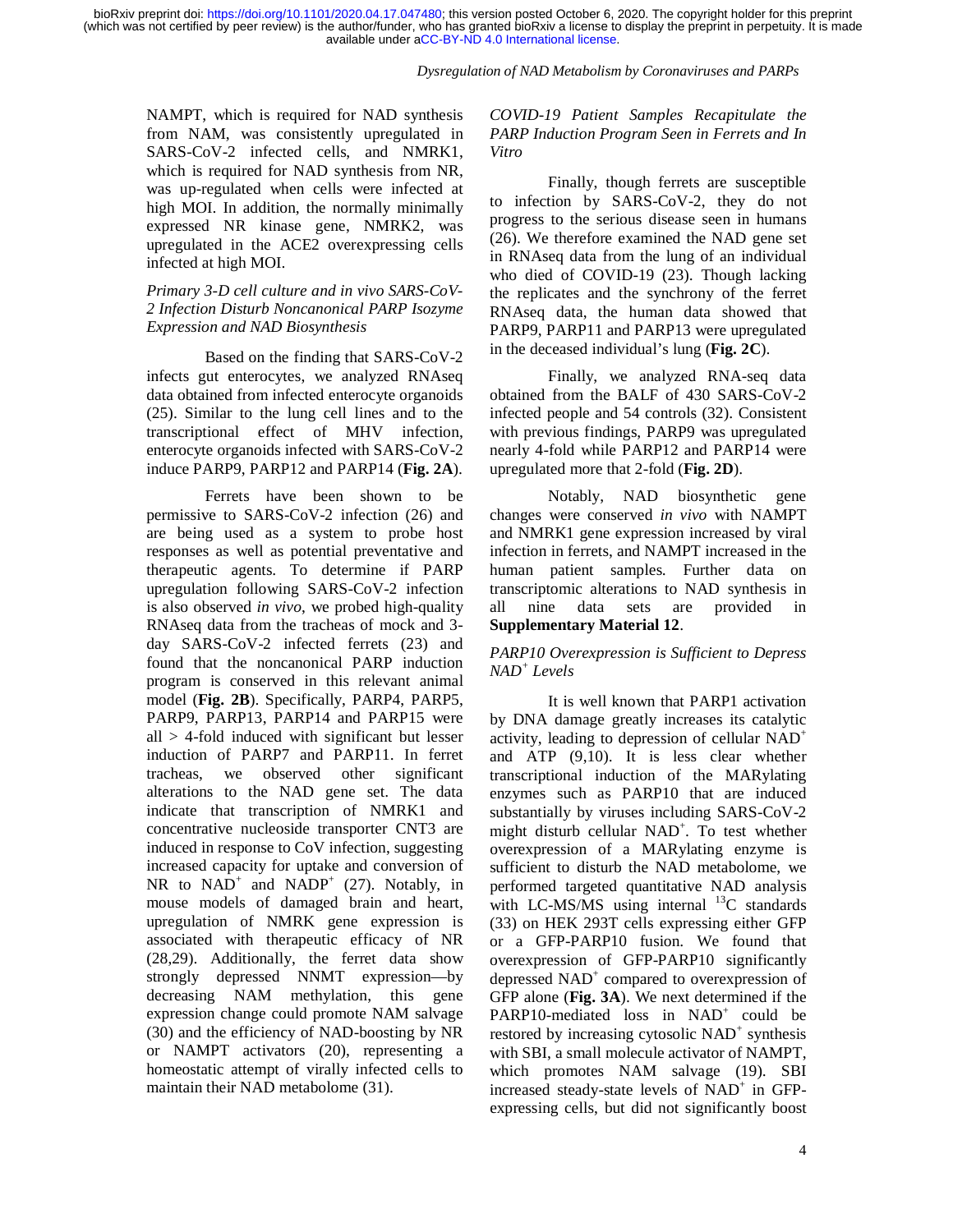#### *Dysregulation of NAD Metabolism by Coronaviruses and PARPs*

NAD<sup>+</sup> in PARP10-expressing cells, indicating that PARP10 expression is sufficient to limit cellular NAD<sup>+</sup> (Fig. 3A).

# *Enhanced NAD Salvage Increases the Activity of PARP Isozymes Induced by MHV & SARS-CoV-2 infection*

The ability of SBI to elevate cellular NAD+ in GFP-expressing cells but not in PARP10-expressing cells suggested that overexpressed PARP isozymes are active at lower levels of cellular NAD<sup>+</sup> but left open the question of whether overexpressed PARP isozymes have enzymatic activities that are limited by the depressed NAD<sup>+</sup> status that they confer. To determine whether the activity of PARP7, PARP10, PARP12 and PARP14 can be increased by NAMPT stimulation, we measured ADPR-modified protein levels by western blot in HEK 293T cells overexpressing GFP, or GFPtagged PARP7, PARP10, PARP12 or PARP14 in the presence or absence of SBI. Consistent with the ability of SBI treatment to elevate cellular NAD+ , SBI enhanced PARP1 autoPARylating activity in GFP-expressing cells. SBI treatment resulted in a striking increase in PARP10 activity as evidenced by enhanced PARP10 autoMARylation. A similar result was observed with PARP7 and PARP12 albeit to a lesser degree. Finally, SBI treatment of PARP14-expressing cells resulted in a significant increase in PARP14 target MARylation (auto-MARylation was not detected under these conditions) (**Fig. 3B**). These results indicate that activities of overexpressed PARP isozymes are limited by cellular NAD<sup>+</sup> levels and can be enhanced pharmacologically.

# *MHV Infection Drives Down Cellular NAD+ and NADP+ in Infected Cells*

Given that CoVs consistently induce members of the PARP superfamily at the mRNA level, we asked whether MHV infection alters the NAD metabolome. MHV is a model CoV that can be propagated under BSL-2 conditions, allowing us to obtain samples needed for quantitative analysis of the NAD metabolome. We infected delayed brain tumor (DBT) cells with MHV-A59 at a MOI of 3 and subjected the cells to quantitative targeted NAD metabolomics 12 hours after infection (33). Infection led to a > 3-fold depression of cellular  $NAD<sup>+</sup>$  and  $NADP<sup>+</sup>$ with respect to control after a mock infection (**Fig. 4A**). To address the possibility that these effects are specific to a cancer cell line and not a primary viral target cell population, we prepared bone marrow derived macrophages (BMDM) from C57BL/6 mice and infected them with MHV-A59 at a MOI of 3. Similar to DBT cells, we observed a greater than 3-fold depression of cellular  $NAD^+$  and  $NADP^+$  with respect to control cells at 12 hours (**Fig. 4B**). Thus, in primary cells that represent an authentic CoV target cell population, MHV depresses levels of NAD coenzymes.

# *NAD Boosting Compounds Decrease Replication of a CARH-mutant MHV*

We previously reported that the CARH domain of MHV and SARS-CoV Nsp3 proteins is required for maximum replication and pathogenesis *in vivo* (13-15). Moreover, the N1347A active site mutation that ablates the ADPR hydrolase activity of CARH and *in vivo* infectivity of MHV also resulted in a virus that replicates poorly in primary BMDM cells but reaches similar peak titers as WT virus in a transformed 17Cl-1 fibroblast cell line (11,14). These data suggest that a CARH inhibitor would be completely antiviral *in vivo* and would show some activity in dampening replication in cellular infection models.

Our data established that noncanonical PARPs are consistently induced by CoV infection (**Figs. 1-2**); can depress cellular  $NAD^+$ and have their MARylation activities limited by cellular  $NAD^+$  (Fig. 3); and have known antiviral activities (16-18). These data suggest that boosting cellular NAD through the transcriptionally upregulated NAMPT and NMRK pathways would have antiviral activity. However, it remained a possibility that the antiviral response of infected cells evolved to drive down cellular NAD<sup>+</sup> and NADP<sup>+</sup> in order to rob invading viruses of biosynthetic capacity.

To test the hypothesis that NADboosting interventions would depress viral replication in sensitive cellular assays, we measured MHV N1347A infection of BMDM and 17Cl-1 systems as a function of addition of NA, NAM, SBI or NR (Niagen) (**Fig. 5A**). As previously reported, N1347A reached similar peak titers as WT virus in 17Cl-1 cells. However, the addition of NA, NAM, SBI and NR all significantly decreased its replication (**Fig. 5B**). Consistent with increased NAMPT and NMRK gene expression and depressed NADSYN expression in SARS-CoV-2 -infected cells (**Fig. 1-2**), NAM, SBI and NR had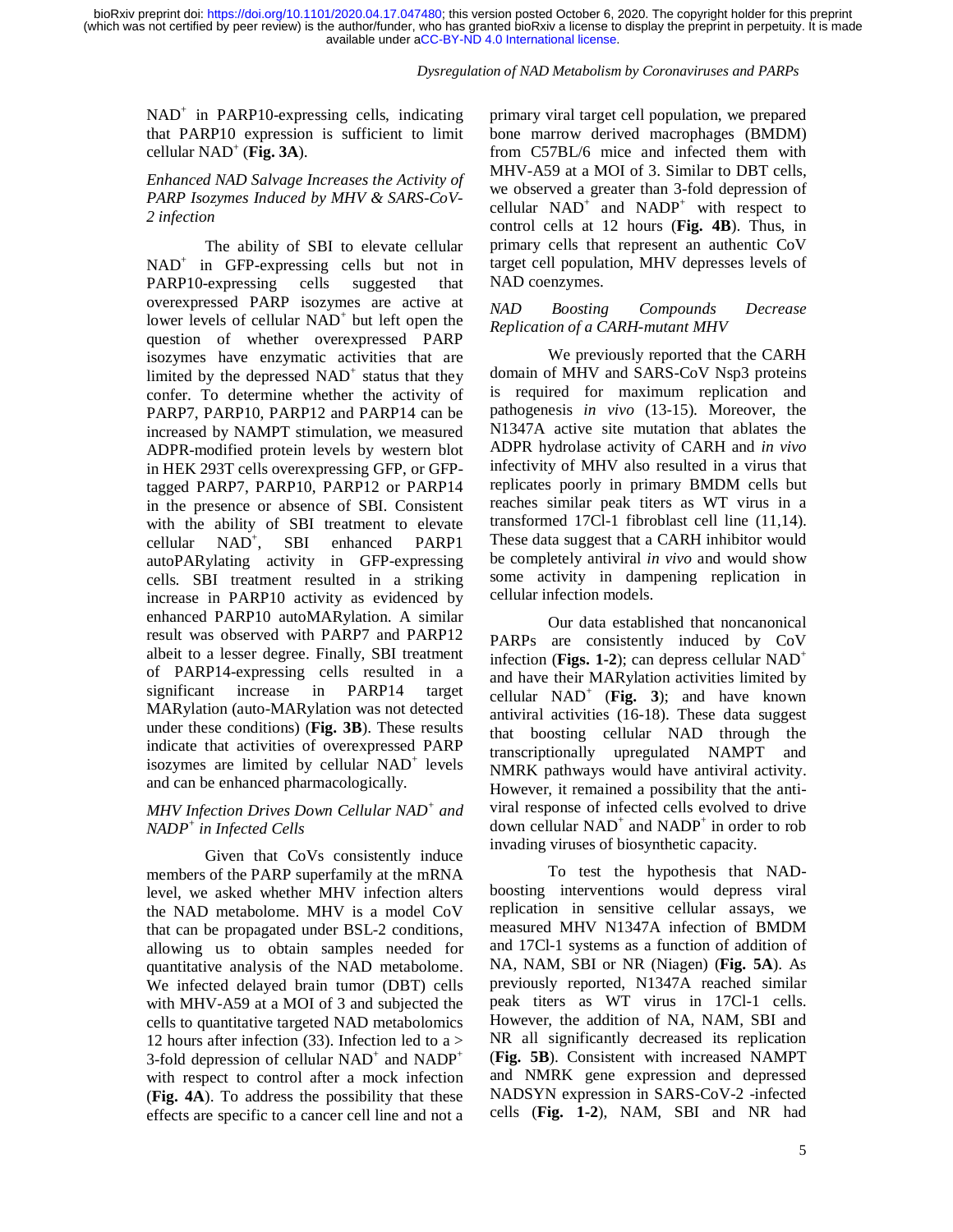#### *Dysregulation of NAD Metabolism by Coronaviruses and PARPs*

significantly greater effects on N1347A replication than NA. NAM, SBI and NR decreased N1347A replication by 8.3, 4.4, and 6.4 fold respectively, while NA decreased its replication by only 1.9 fold (**Fig. 5B, Table 1**). Consistent with the permissivity of 17Cl-1 cells to infection (11,14), these treatments did not affect WT virus replication in 17Cl-1 cells.

Next we tested the ability of NR to reduce N1347A replication in BMDM cells. Here, N1347A with no treatments had a replication defect of 4.8-fold compared to WT virus, similar to our previous report (11). Consistent with the view that higher  $NAD^+$ status depresses viral infectivity in cellular assays, addition of NR to cultures infected by N1347A further depressed replication by 2.7 fold (**Fig. 5C, Table 1**).

 Our data indicate that: *i)* CoV infection initiates the expression of multiple noncanonical PARP isozymes and dysregulates other genes involved in NAD metabolism; *ii)* CoV infection and PARP10 expression can dramatically decrease NAD<sup>+</sup> accumulation; and *iii*) NAD<sup>+</sup> boosting agents can improve PARP isozyme function and decrease the replication of a CoV that is sensitive to MARylating activities.

# **DISCUSSION**

SARS-CoV-2 is a highly infectious agent that constitutes a severe threat to public health (2). Morbidity and mortality data make it clear that age, smoking status and multiple preexisting conditions greatly increase the frequency of serious illness and death (34). There is an abundance of data from model systems and humans that age and conditions of metabolic stress including obesity and type 2 diabetes (35), smoking (36), heart failure (29), nerve damage (37) and central brain injury (28) challenge the NAD system in affected tissues. Though PARP1 was known to be a significant consumer of  $NAD^+$ , we showed that noncanonical PARP isozymes are consistently upregulated by CoV infections, that PARP10 overexpression can depress the NAD metabolome, and that four noncanonical PARP isozymes that are induced by SARS-CoV-2 have MARylating activities that are limited by cellular NAD status. In addition, the NAD metabolome was depressed by MHV infection. While the degree of depression of the NAD metabolome is surely sensitive to time and MOI, the >3-fold depression seen in this study is

precedented in human immunodeficiency virus and Herpes virus infections (38,39).

Though the genetic requirement for CARH for viral replication *in vivo* (11,13-15) strongly suggested that higher NAD<sup>+</sup> status would be protective, it was also conceivable that PARP-mediated cellular repression of the NAD metabolome constituted a mechanism for cells to deprive the virus of anabolic capacity. However, here we showed that boosting NAD<sup>+</sup> through the NR and NAMPT pathways depresses replication in a CARH-mutant cellular infection model with no effect on replication of wild-type virus. Further experiments will be required to identify the key MARylated targets that are potentially enhanced by NAD-boosting and reversed by CARH activities.

Based on gene expression data in response to SARS-CoV-2 infection (**Fig. 1-2**), NAD boosting approaches involving increased *de novo* or NA-dependent synthesis are unlikely to be strongly effective because they require expression of genes such as QPRT, NADSYN and NAPRT (40) that are depressed by SARS-CoV-2 infection. Consistent with gene expression changes, in the cellular infection system, we showed that addition of NA only modestly reduced virus replication (**Fig. 5B-C**, **Table 1**).

Based on gene expression data as well as MHV cellular infection data, NAM, NAMPT activators and NR have similar potential to be strongly protective *in vivo*. However, there are a few caveats. First, that at pharmacological doses, NAM has the potential to function as a PARP inhibitor (41). Second, NAMPT is considered a driver of pulmonary vascular remodeling and potentially a target to be inhibited to maintain lung health of some people at risk for COVID-19 (42). Thus, in order to maximize the likelihood of success in human CoV prevention and treatment trials, care should be taken to carefully compare efficacy and dose-dependence of NR, SBI and NAM with respect to control of cytokine storm and antiviral activities *in vivo*.

The cellular results presented herein warrant the testing of NAD boosting agents in the context of *in vivo* CoV infections. In addition to animal trials, the safety of various forms of vitamin B3 should allow rapid clinical assessments of NAD boosters to be evaluated in two placebo-controlled contexts.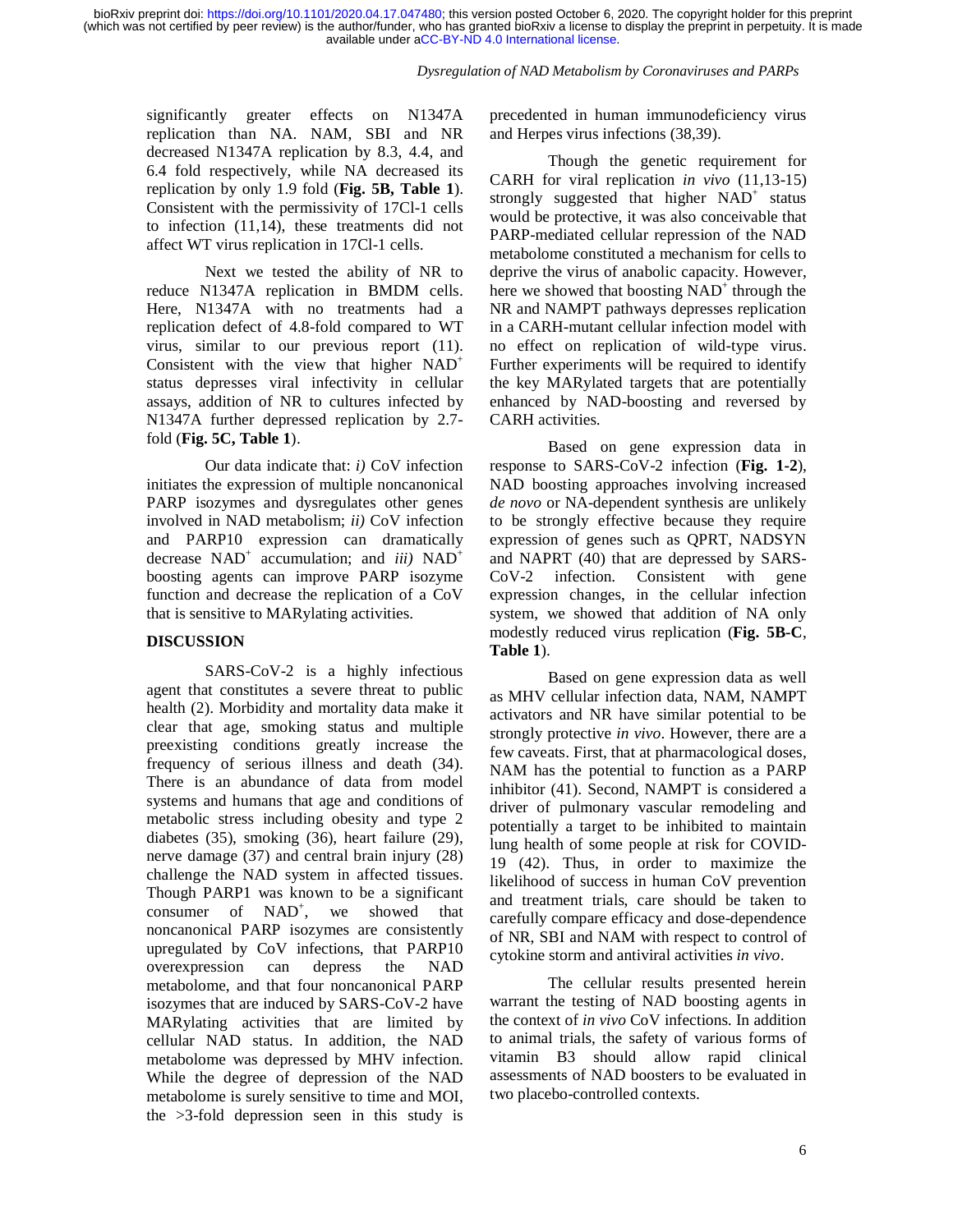First, we suggest that improved NAD status could help blunt the severity of infection by sustaining PARP-dependent IFN signaling in the face of the self-limiting nature of cellular NAD during infection and by limiting the storm of inflammatory cytokines that is typically associated with serious disease (43). In a small placebo-controlled clinical trial designed to address the oral safety and activity of Niagen NR in older men, it was discovered that 1 gram of NR per day depresses levels of IL-6, IL-5, and IL-2 (22). Based on these findings, we suggest that NAD boosters be tested on hospitalized and nonhospitalized COVID-19 patients with primary endpoints of disease recovery, oxygenation and cytokine levels. Similar approaches might also be tested in the context of other viral infections that induce noncanonical PARP isozymes and/or encode viral ADPribosylhydrolase activities (17,18).

Second, as there is no standard of care for housemates or caretakers of infected people, we suggest that NAD-boosting could be tested as a placebo-controlled intervention for people in the proximity of quarantined or hospitalized COVID-19 individuals—the primary endpoint would be protection against infection.

While caution should be exercised with respect to any preventative measure, NAD boosting approaches have the potential to support the innate immune system and address the age-, smoking- and comorbid conditions associated with worse SARS-CoV-2 outcomes (34). The potential societal benefit of a safe and readily available molecule to support prevention and public health is hard to overstate, especially as new outbreaks of COVID-19 emerge.

# **EXPERIMENTAL PROCEDURES**

*RNASeq analysis—*Sequence counts for **Fig. 1** including cell lines infected with SARS-CoV-2 (strain USA-WA1/2020) were derived from published RNAseq (GSE147507) (23). Briefly, A549 (+/- ACE2), Calu3 and NHBE cell lines were infected with either Mock or SARS-CoV-2 virus for 24 hours. Data for **Fig. 2** were drawn from several sources. First, expanding enterocyte data (**Fig. 2A**) were obtained from Supplementary Table 2 of (25). Briefly, organoids were infected with SARS-CoV-2 at an MOI of 1 in expansion medium for 60 hr. RNA was collected, and differential gene expression analysis was performed using the DESeq2 package. The ferret (**Fig. 2B**) and deceased

human data (**Fig. 2C**) were also obtained from GSE147507. Ferrets were infected with SARS-CoV-2 at a PFU of 5 x  $10^4$ . More information regarding sample preparation and data processing can be found at GEO accession GSE147507. Finally, the human BALF data **Fig. 2D** were obtained from GSE152075. Briefly, samples were obtained from nasopharyngeal swabs of from 430 male and female individuals with SARS-CoV-2 infection and 54 controls (32). NHBE (**Fig. 1B**) and A549 (low MOI) (**Fig. 1C**) data were gathered from Supplementary Tables 2 and 1 (23). Genes with Status = Low or Outlier were not considered for analysis. All other datasets where analyzed from GEO data using DESeq2 by the UIowa Bioinformatics Core (**see Code Availability**). Genes with a p-value of zero were treated as having a p-value equal to the next lowest p-value in that dataset. Genes with  $p > 0.05$  (-log(p) > 1.30) were considered statistically significant. Graphs were generated using GraphPad Prism v8.

*Cell culture—*DBT, 17Cl-1, HEK293T, and HeLa cells expressing the MHV receptor carcinoembryonic antigen-related cell adhesion molecule 1 (a gift from Dr. Thomas Gallagher, Loyola University, Chicago, IL) were grown in Dulbecco's modified Eagle medium (DMEM) supplemented with 10% fetal bovine serum (FBS), HEPES, sodium pyruvate, non-essential amino acids, L-glutamine, penicillin and streptomycin. To create BMDMs, bone-marrow cells were harvested from C57BL/6 mice and differentiated by incubating cells with 10% L929 cell supernatants and 10% FBS in Roswell Park Memorial Institute (RPMI) media for seven days. Cells were washed and replaced with fresh media every day after the  $4<sup>th</sup>$  day. For analysis of the NAD metabolome HEK293T cells were transfected with 1µg of pEGFP-C1 Empty Vector or pEGFP-C1-CMV-PARP10 using CalPhos Mammalian Transfection Kit (Takara Bio). 6 hours later the cells were treated with chemical treatments in DMEM + 10% FBS at  $37^{\circ}$ C 5% CO<sub>2</sub> for 18h.

*Mice—*Animal studies were approved by the University of Kansas Institutional Animal Care and Use Committee (IACUC) as directed by the Guide for the Care and Use of Laboratory Animals (Protocol #252-01). Anesthesia or euthanasia were accomplished using ketamine/xylazine. Pathogen-free C57BL/6 mice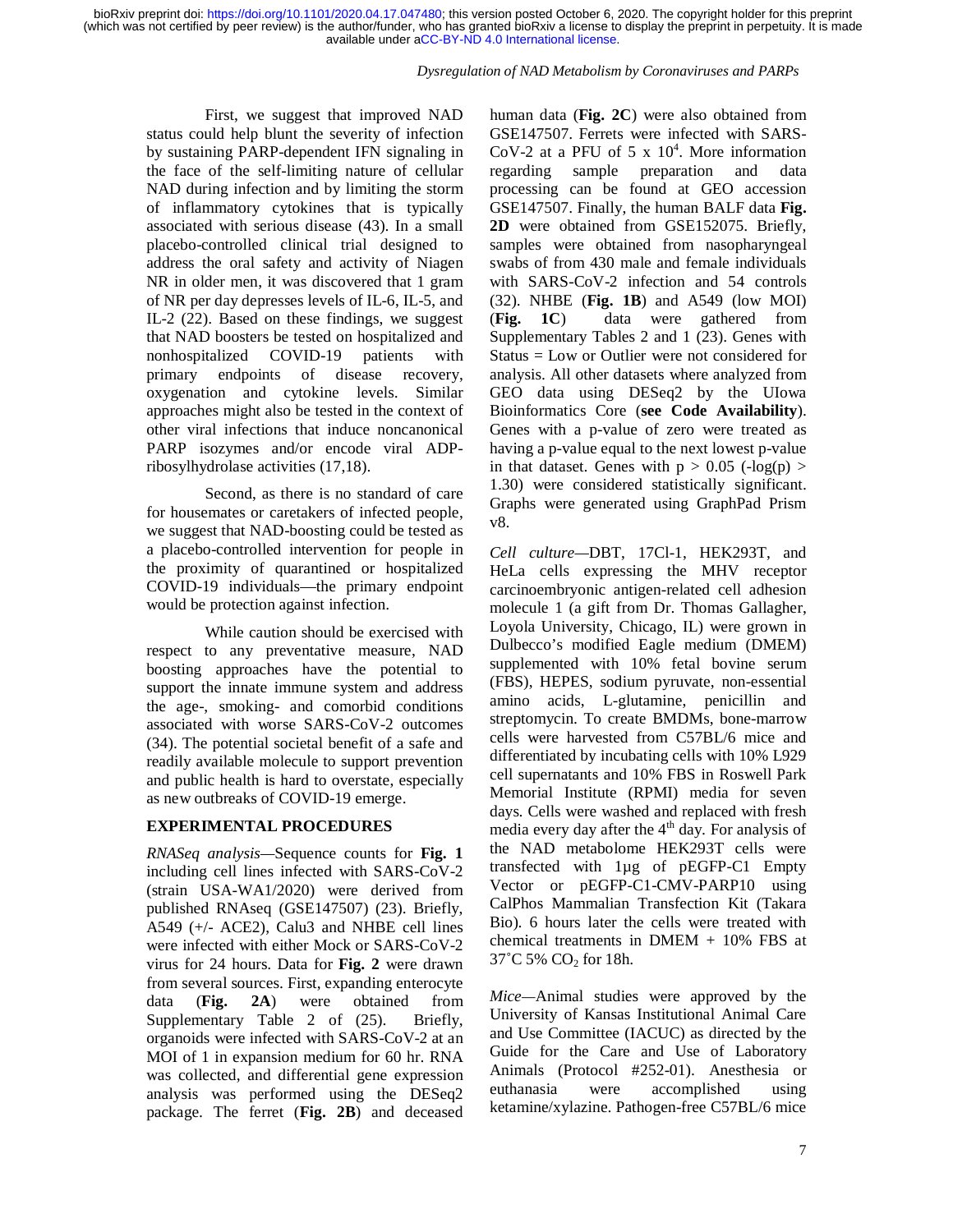#### *Dysregulation of NAD Metabolism by Coronaviruses and PARPs*

were purchased from Jackson Laboratories and maintained in the animal care facility at the University of Kansas.

*Virus infection—*Recombinant WT (rJIA - GFP*rev*N1347) and N1347A (rJ-IA-GFP-N1347A) MHV were previously described (3). Both viruses expressed eGFP. MHV-A59 was previously described (44). All viruses were propagated on 17Cl-1 as previously described (11). DBT, 17Cl-1, and BMDM cells were infected as described in the figure legends with a 1-hour adsorption period, before virus was removed from the well and replaced with fresh media. For NAD analysis, DBT cells were washed with PBS and replenished with serumfree DMEM prior to infection with no supplements except penicillin and streptomycin and were maintained in serum-free media throughout the infection. For treatments with NAD modulating compounds, 10 μM NA, NAM, and SBI-797812 were added immediately following the adsorption phase. For NR experiments, 100 nmol of NR was added to cells in 24 well plates in serum-free media 4 hr prior to infection, removed during the adsorption phase, then another 100 nmol NR in serum free media was added following the adsorption phase. Another 100 nmol of NR was then added directly to the media again at 12 hpi. Cells and supernatants were collected at 18 hpi and viral titers were determined by plaque assay.

*Quantitative NAD metabolomics—*NAD metabolites were quantified against internal standards in two LC-MS/MS runs as described (33).

*Western Analysis of PARP MARylation—* HEK293T were transfected with 3µg pEGFP-C1 empty vector, pEGFP-C1-CMV-PARP7, pEGFP-C1-CMV-PARP10, pEGFP-C1-CMV-PARP12, or pEF1-EGFP-C1-PARP14[553-1801] via CalPhos Mammalian Transfection Kit. Six hours later the cells were treated with

# **SUPPLEMENTARY MATERIALS**

- Differential gene expression for Figure 1A
- 1. NAD gene list<br>2. Differential ge<br>3. Differential ge 3. Differential gene expression for Figure 1B
- 
- 4. Differential gene expression for Figure 1C<br>5. Differential gene expression for Figure 1D
- 5. Differential gene expression for Figure 1D<br>6. Differential gene expression for Figure 1E
- 6. Differential gene expression for Figure 1E 7. Differential gene expression for Figure 1F
- 8. Differential gene expression for Figure 2A
- 9. Differential gene expression for Figure 2B

chemical treatments in DMEM + 10% FBS at  $37^{\circ}$ C 5% CO<sub>2</sub> for 18h. Cells were washed in PBS and lysed in 50 mM HEPES pH 7.4, 150 mM NaCl, 1mM MgCl<sub>2</sub>, 1 mM TCEP, 1% Triton X-100 with the addition of Protease Inhibitors (Roche), 30 µM rucaparib (Selleck), and  $1 \mu M$  PDD0017273 (Sigma). Lysates were microcentrifuged for 15 min at 4˚C, quantified by Bradford assay, and supernatants were transferred to new tube with 4x SDS sample loading buffer (0.2M Tris-HCl pH 6.5, 4% BME, 8% w/v SDS, 0.0.8% Bromophenol Blue, 40% Glycerol). Samples were resolved via SDS-PAGE and transferred to nitrocellulose. Blots were blocked with 5% Milk-PBST for 30 min, incubated O/N in primary antibody (Rabbit Pan-ADPr 1:1000, Cell Signaling E6F6A; Rabbit GFP 1:1000, Chromotek PABG1-100; Mouse Tubulin 1:1000; Cell Signaling DM1A). Primary incubation was followed with HRP-conjugated secondary antibodies (Rabbit-HRP 1:10000, Jackson Laboratories 111-035-144; Mouse-HRP 1:5000, Invitrogen 62-6520). Blots were developed by chemiluminescence and imaged on a ChemiDoc MP system (Bio-Rad). Blot analysis was performed in Image-Lab (Bio-Rad).

*PARP Plasmids—*pEGFP-C1-CMV-PARP7, pEGFP-C1-CMV-PARP10, pEGFP-C1-CMV-PARP12, and pEF1-EGFP-C1-PARP14[553-1801] were generated with standard restriction digest cloning.

*Data and code availability—*Transcriptomic data for all NAD related genes are provided in Supplementary Materials 2-11. Primary RNAseq data are from publis (23,25)(32). NAD metabolomics data are provided in Supplementary Materials 13-14. Code for the generation of data in Supplementary Materials 2, 5-7, and 9-11 are provided.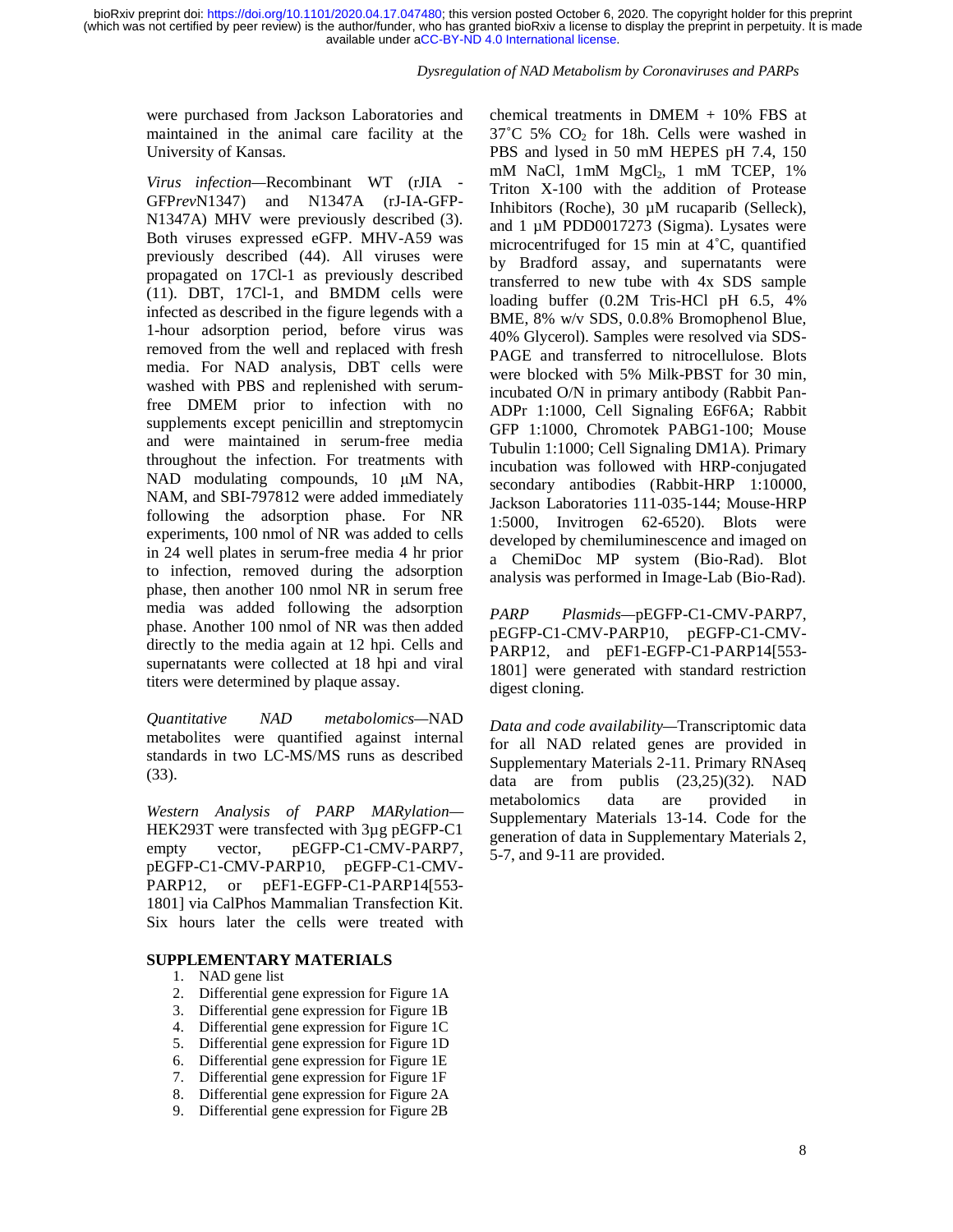*Dysregulation of NAD Metabolism by Coronaviruses and PARPs* 

- 10. Differential gene expression for Figure 2C
- 11. Differential gene expression for Figure 2D
- 12. NAD synthesis gene expression summarized Supplemental Materials 2-11.
- 13. NAD metabolomics for Figure 3A
- 14. NAD metabolomics for Figure 4A
- 15. NAD metabolomics for Figure 4B

## **AUTHOR CONTRIBUTIONS**

ARF, MSC and CB designed the experiments. YMOA, LSV, and DJS performed experiments with ARF and MSC, respectively. SAJT and MSS obtained NAD metabolomic data with CB. SP provided expertise. CDH performed informatic analyses with CB. Data were analyzed by all authors. The manuscript was written by CB with assistance of ARF, MSC and CDH.

### **ACKNOWLEDGMENTS**

We thank Stephen Gardell for kind gift of SBI-797812, ChromaDex for Niagen, Michael Chimenti and Henry Keen for informatic support, and Noah Fluharty and Grant Welk for assistance in graphing and statistics. Work was supported by NIH grants HL147545 (CB), GM008629 (SAJT), GM113117 and AI134993 (ARF), AI060699 and AI091322 (SP), CA245722 (CDH), 1NS08862 (MSC), Roy J. Carver Trust (CB), Alfred E. Mann Family Foundation (CB) and Pew Charitable Trusts (MSC).

### **COMPETING INTERESTS**

CB is chief scientific adviser of ChromaDex and owns shares of ChromaDex stock. CB, SAJT, SP and ARF filed an invention disclosure on uses of NAD-boosting with respect to protection against coronavirus infection. Others declare no competing interests.

### **REFERENCES**

- 1. Dong, E., Du, H., and Gardner, L. (2020) An interactive web-based dashboard to track COVID-19 in real time. *Lancet Infect Dis* **20**, 533-534
- 2. Wu, D., Wu, T., Liu, Q., and Yang, Z. (2020) The SARS-CoV-2 outbreak: what we know. *International journal of infectious diseases : IJID : official publication of the International Society for Infectious Diseases* **94**, 44-48
- 3. Fehr, A. R., and Perlman, S. (2015) Coronaviruses: an overview of their replication and pathogenesis. *Methods Mol Biol* **1282**, 1-23
- 4. Zhu, N., Zhang, D., Wang, W., Li, X., Yang, B., Song, J., Zhao, X., Huang, B., Shi, W., Lu, R., Niu, P., Zhan, F., Ma, X., Wang, D., Xu, W., Wu, G., Gao, G. F., Tan, W., China Novel Coronavirus, I., and Research, T. (2020) A Novel Coronavirus from Patients with Pneumonia in China, 2019. *N Engl J Med* **382**, 727-733
- 5. Wu, C., Liu, Y., Yang, Y., Zhang, P., Zhong, W., Wang, Y., Wang, Q., Xu, Y., Li, M., Li, X., Zheng, M., Chen, L., and Li, H. (2020) Analysis of therapeutic targets for SARS-CoV-2 and discovery of potential drugs by computational methods. *Acta Pharm Sinica B* **10**, 766-788
- 6. Belenky, P., Bogan, K. L., and Brenner, C. (2007) NAD+ metabolism in health and disease. *Trends in Biochemical Sciences* **32**, 12-19
- 7. Alhammad, Y. M. O., and Fehr, A. R. (2020) The Viral Macrodomain Counters Host Antiviral ADP-Ribosylation. *Viruses* **12**, 384
- 8. Fehr, A. R., Singh, S. A., Kerr, C. M., Mukai, S., Higashi, H., and Aikawa, M. (2020) The impact of PARPs and ADP-ribosylation on inflammation and host-pathogen interactions. *Genes Dev* **34**, 341-359
- 9. Cohen, M. S. (2020) Interplay between compartmentalized NAD(+) synthesis and consumption: a focus on the PARP family. *Genes Dev* **34**, 254-262
- 10. Gupte, R., Liu, Z., and Kraus, W. L. (2017) PARPs and ADP-ribosylation: recent advances linking molecular functions to biological outcomes. *Genes Dev* **31**, 101-126
- 11. Grunewald, M. E., Chen, Y., Kuny, C., Maejima, T., Lease, R., Ferraris, D., Aikawa, M., Sullivan, C. S., Perlman, S., and Fehr, A. R. (2019) The coronavirus macrodomain is required to prevent PARPmediated inhibition of virus replication and enhancement of IFN expression. *PLoS Pathog* **15**, e1007756
- 12. Grunewald, M. E., Shaban, M. G., Mackin, S. R., Fehr, A. R., and Perlman, S. (2020) Murine Coronavirus Infection Activates the Aryl Hydrocarbon Receptor in an Indoleamine 2,3-Dioxygenase-Independent Manner, Contributing to Cytokine Modulation and Proviral TCDD-Inducible-PARP Expression. *Journal of virology* **94**, e01743-01719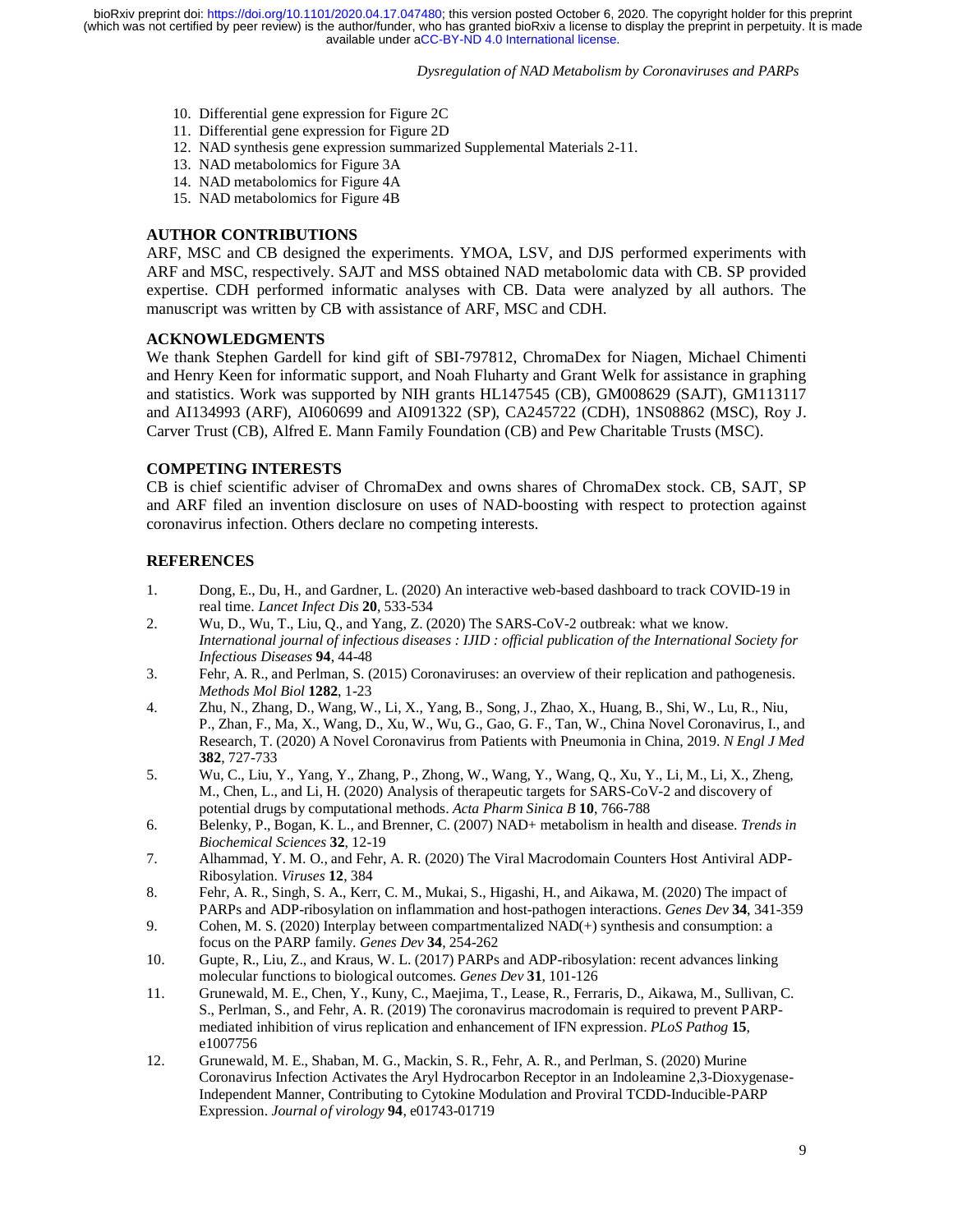#### *Dysregulation of NAD Metabolism by Coronaviruses and PARPs*

- 13. Fehr, A. R., Channappanavar, R., Jankevicius, G., Fett, C., Zhao, J., Athmer, J., Meyerholz, D. K., Ahel, I., and Perlman, S. (2016) The Conserved Coronavirus Macrodomain Promotes Virulence and Suppresses the Innate Immune Response during Severe Acute Respiratory Syndrome Coronavirus Infection. *mBio* **7**, e01721-01716
- 14. Fehr, A. R., Athmer, J., Channappanavar, R., Phillips, J. M., Meyerholz, D. K., and Perlman, S. (2015) The nsp3 macrodomain promotes virulence in mice with coronavirus-induced encephalitis. *Journal of virology* **89**, 1523-1536
- 15. Eriksson, K. K., Cervantes-Barragan, L., Ludewig, B., and Thiel, V. (2008) Mouse hepatitis virus liver pathology is dependent on ADP-ribose-1''-phosphatase, a viral function conserved in the alpha-like supergroup. *J Virol* **82**, 12325-12334
- 16. Li, L., Zhao, H., Liu, P., Li, C., Quanquin, N., Ji, X., Sun, N., Du, P., Qin, C. F., Lu, N., and Cheng, G. (2018) PARP12 suppresses Zika virus infection through PARP-dependent degradation of NS1 and NS3 viral proteins. *Sci Signal* **11**, eaas9332
- 17. Atasheva, S., Akhrymuk, M., Frolova, E. I., and Frolov, I. (2012) New PARP gene with an antialphavirus function. *J Virol* **86**, 8147-8160
- 18. Atasheva, S., Frolova, E. I., and Frolov, I. (2014) Interferon-stimulated poly(ADP-Ribose) polymerases are potent inhibitors of cellular translation and virus replication. *J Virol* **88**, 2116-2130
- 19. Gardell, S. J., Hopf, M., Khan, A., Dispagna, M., Hampton Sessions, E., Falter, R., Kapoor, N., Brooks, J., Culver, J., Petucci, C., Ma, C. T., Cohen, S. E., Tanaka, J., Burgos, E. S., Hirschi, J. S., Smith, S. R., Sergienko, E., and Pinkerton, A. B. (2019) Boosting NAD(+) with a small molecule that activates NAMPT. *Nat Commun* **10**, 3241
- 20. Trammell, S. A., Schmidt, M. S., Weidemann, B. J., Redpath, P., Jaksch, F., Dellinger, R. W., Li, Z., Abel, E. D., Migaud, M. E., and Brenner, C. (2016) Nicotinamide riboside is uniquely and orally bioavailable in mice and humans. *Nat Commun* **7**, 12948
- 21. Dollerup, O. L., Christensen, B., Svart, M., Schmidt, M. S., Sulek, K., Ringgaard, S., Stodkilde-Jorgensen, H., Moller, N., Brenner, C., Treebak, J. T., and Jessen, N. (2018) A randomized placebocontrolled clinical trial of nicotinamide riboside in obese men: safety, insulin-sensitivity, and lipidmobilizing effects. *The American journal of clinical nutrition* **108**, 343-353
- 22. Elhassan, Y. S., Kluckova, K., Fletcher, R. S., Schmidt, M. S., Garten, A., Doig, C. L., Cartwright, D. M., Oakey, L., Burley, C. V., Jenkinson, N., Wilson, M., Lucas, S. J. E., Akerman, I., Seabright, A., Lai, Y. C., Tennant, D. A., Nightingale, P., Wallis, G. A., Manolopoulos, K. N., Brenner, C., Philp, A., and Lavery, G. G. (2019) Nicotinamide Riboside Augments the Aged Human Skeletal Muscle NAD(+) Metabolome and Induces Transcriptomic and Anti-inflammatory Signatures. *Cell Rep* **28**, 1717-1728 e1716
- 23. Blanco-Melo, D., Nilsson-Payant, B. E., Liu, W.-C., Moller, R., Panis, M., Sachs, D., Albrecht, R. A., and tenOever, B. R. (2020) SARS-CoV-2 launches a unique transcriptional signature from in vitro, ex vivo, and in vivo systems. *Cell* **181**, 1036-1045
- 24. Hoffmann, M., Kleine-Weber, H., Schroeder, S., Kruger, N., Herrler, T., Erichsen, S., Schiergens, T. S., Herrler, G., Wu, N. H., Nitsche, A., Muller, M. A., Drosten, C., and Pohlmann, S. (2020) SARS-CoV-2 Cell Entry Depends on ACE2 and TMPRSS2 and Is Blocked by a Clinically Proven Protease Inhibitor. *Cell* **181**, 271-280 e278
- 25. Lamers, M. M., Beumer, J., van der Vaart, J., Knoops, K., Puschhof, J., Breugem, T. I., Ravelli, R. B. G., Paul van Schayck, J., Mykytyn, A. Z., Duimel, H. Q., van Donselaar, E., Riesebosch, S., Kuijpers, H. J. H., Schippers, D., van de Wetering, W. J., de Graaf, M., Koopmans, M., Cuppen, E., Peters, P. J., Haagmans, B. L., and Clevers, H. (2020) SARS-CoV-2 productively infects human gut enterocytes. *Science* **369**, 50-54
- 26. Shi, J., Wen, Z., Zhong, G., Yang, H., Wang, C., Huang, B., Liu, R., He, X., Shuai, L., Sun, Z., Zhao, Y., Liu, P., Liang, L., Cui, P., Wang, J., Zhang, X., Guan, Y., Tan, W., Wu, G., Chen, H., and Bu, Z. (2020) Susceptibility of ferrets, cats, dogs, and other domesticated animals to SARS-coronavirus 2. *Science* **368**, 1016-1020
- 27. Bieganowski, P., and Brenner, C. (2004) Discoveries of nicotinamide riboside as a nutrient and conserved NRK genes establish a preiss-handler independent route to NAD+ in fungi and humans. *Cell* **117**, 495-502
- 28. Vaur, P., Brugg, B., Mericskay, M., Li, Z., Schmidt, M. S., Vivien, D., Orset, C., Jacotot, E., Brenner, C., and Duplus, E. (2017) Nicotinamide riboside, a form of vitamin B3, protects against excitotoxicityinduced axonal degeneration. *FASEB J* **31**, 5440-5452
- 29. Diguet, N., Trammell, S. A. J., Tannous, C., Deloux, R., Piquereau, J., Mougenot, N., Gouge, A., Gressette, M., Manoury, B., Blanc, J., Breton, M., Decaux, J. F., Lavery, G., Baczko, I., Zoll, J., Garnier, A., Li, Z., Brenner, C., and Mericskay, M. (2018) Nicotinamide Riboside Preserves Cardiac Function in a Mouse Model of Dilated Cardiomyopathy. *Circulation* **137**, 2256-2273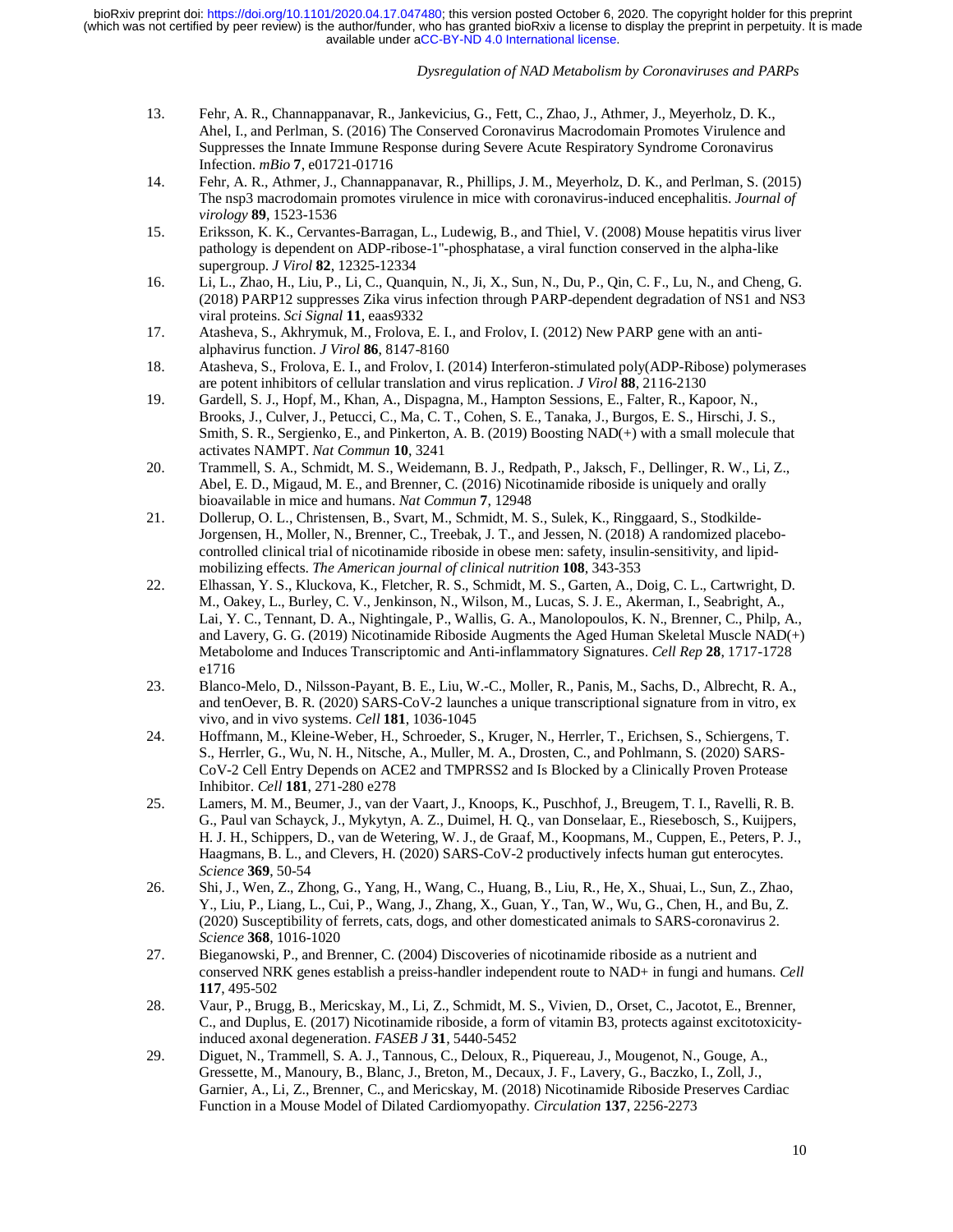*Dysregulation of NAD Metabolism by Coronaviruses and PARPs* 

- 30. Neelakantan, H., Brightwell, C. R., Graber, T. G., Maroto, R., Wang, H. L., McHardy, S. F., Papaconstantinou, J., Fry, C. S., and Watowich, S. J. (2019) Small molecule nicotinamide Nmethyltransferase inhibitor activates senescent muscle stem cells and improves regenerative capacity of aged skeletal muscle. *Biochem Pharmacol* **163**, 481-492
- 31. Brenner, C. (2014) Metabolism: Targeting a fat-accumulation gene. *Nature* **508**, 194-195
- 32. Lieberman, N. A. P., Peddu, V., Xie, H., Shrestha, L., Huang, M. L., Mears, M. C., Cajimat, M. N., Bente, D. A., Shi, P. Y., Bovier, F., Roychoudhury, P., Jerome, K. R., Moscona, A., Porotto, M., and Greninger, A. L. (2020) In vivo antiviral host transcriptional response to SARS-CoV-2 by viral load, sex, and age. *PLoS Biol* **18**, e3000849
- 33. Trammell, S. A., and Brenner, C. (2013) Targeted, LCMS-based Metabolomics for Quantitative Measurement of NAD(+) Metabolites. *Comput Struct Biotechnol J* **4**, e201301012
- 34. Yang, J., Zheng, Y., Gou, X., Pu, K., Chen, Z., Guo, Q., Ji, R., Wang, H., Wang, Y., and Zhou, Y. (2020) Prevalence of comorbidities in the novel Wuhan coronavirus (COVID-19) infection: a systematic review and meta-analysis. *International journal of infectious diseases : IJID : official publication of the International Society for Infectious Diseases* **94**, 91-95
- 35. Trammell, S. A., Weidemann, B. J., Chadda, A., Yorek, M. S., Holmes, A., Coppey, L. J., Obrosov, A., Kardon, R. H., Yorek, M. A., and Brenner, C. (2016) Nicotinamide Riboside Opposes Type 2 Diabetes and Neuropathy in Mice. *Scientific reports* **6**, 26933
- 36. Kunzi, L., and Holt, G. E. (2019) Cigarette smoke activates the parthanatos pathway of cell death in human bronchial epithelial cells. *Cell Death Discov* **5**, 127
- 37. Liu, H. W., Smith, C. B., Schmidt, M. S., Cambronne, X. A., Cohen, M. S., Migaud, M. E., Brenner, C., and Goodman, R. H. (2018) Pharmacological bypass of NAD(+) salvage pathway protects neurons from chemotherapy-induced degeneration. *Proc Natl Acad Sci U S A* **115**, 10654-10659
- 38. Murray, M. F., Nghiem, M., and Srinivasan, A. (1995) HIV infection decreases intracellular nicotinamide adenine dinucleotide [NAD]. *Biochem Biophys Res Commun* **212**, 126-131
- 39. Grady, S. L., Hwang, J., Vastag, L., Rabinowitz, J. D., and Shenk, T. (2012) Herpes simplex virus 1 infection activates poly(ADP-ribose) polymerase and triggers the degradation of poly(ADP-ribose) glycohydrolase. *J Virol* **86**, 8259-8268
- 40. Bogan, K. L., and Brenner, C. (2008) Nicotinic acid, nicotinamide, and nicotinamide riboside: A molecular evaluation of NAD + precursor vitamins in human nutrition. *Annual Review of Nutrition* **28**, 115-130
- 41. Rankin, P. W., Jacobson, E. L., Benjamin, R. C., Moss, J., and Jacobson, M. K. (1989) Quantitative studies of inhibitors of ADP-ribosylation in vitro and in vivo. *J Biol Chem* **264**, 4312-4317
- 42. Chen, J., Sysol, J. R., Singla, S., Zhao, S., Yamamura, A., Valdez-Jasso, D., Abbasi, T., Shioura, K. M., Sahni, S., Reddy, V., Sridhar, A., Gao, H., Torres, J., Camp, S. M., Tang, H., Ye, S. Q., Comhair, S., Dweik, R., Hassoun, P., Yuan, J. X., Garcia, J. G. N., and Machado, R. F. (2017) Nicotinamide Phosphoribosyltransferase Promotes Pulmonary Vascular Remodeling and Is a Therapeutic Target in Pulmonary Arterial Hypertension. *Circulation* **135**, 1532-1546
- 43. Mehta, P., McAuley, D. F., Brown, M., Sanchez, E., Tattersall, R. S., Manson, J. J., and Hlh Across Speciality Collaboration, U. K. (2020) COVID-19: consider cytokine storm syndromes and immunosuppression. *Lancet* **395**, 1033-1034
- 44. Yount, B., Denison, M. R., Weiss, S. R., and Baric, R. S. (2002) Systematic assembly of a full-length infectious cDNA of mouse hepatitis virus strain A59. *Journal of virology* **76**, 11065-11078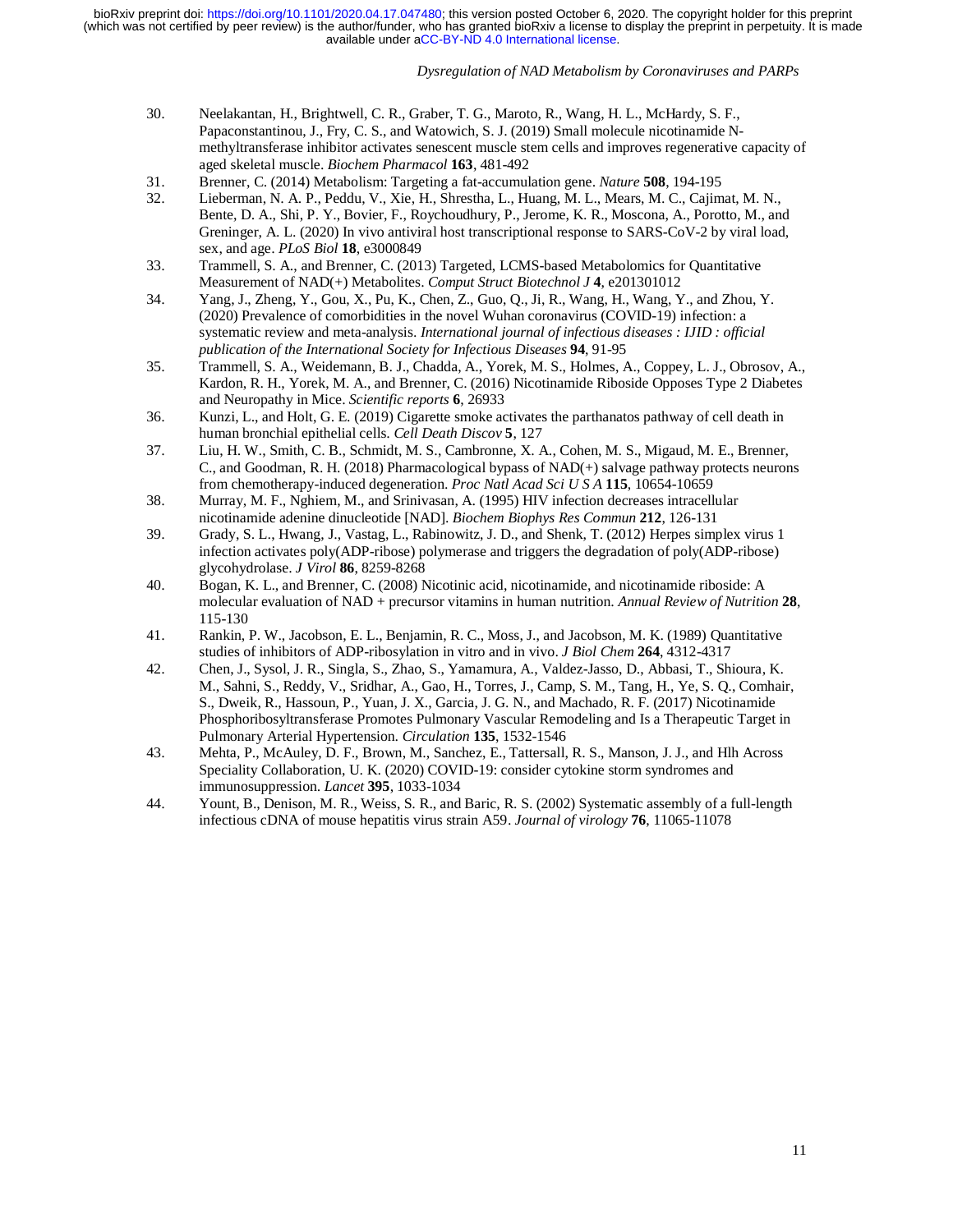*Dysregulation of NAD Metabolism by Coronaviruses and PARPs* 

| Compound   | <b>Fold Reduction in</b><br>N1347A Viral Titer | p value  |
|------------|------------------------------------------------|----------|
| NA         | 1.9                                            | $4.4E-2$ |
| <b>SBI</b> | 4.4                                            | $1.7E-3$ |
| <b>NAM</b> | 8.3                                            | $6.3E-4$ |
| <b>NR</b>  | 6.4                                            | 8E-5     |
| NR (BMDM)  | 2.7                                            | $<$ lE-6 |

**Table 1. Impact of NAD-boosting compounds on N1347A replication.** The average fold reductions in viral titer of N1347A in 2 independent experiments on 17Cl-1 or BMDM cells. The p values are from an unpaired two-tailed t-test of data from both experiments combined.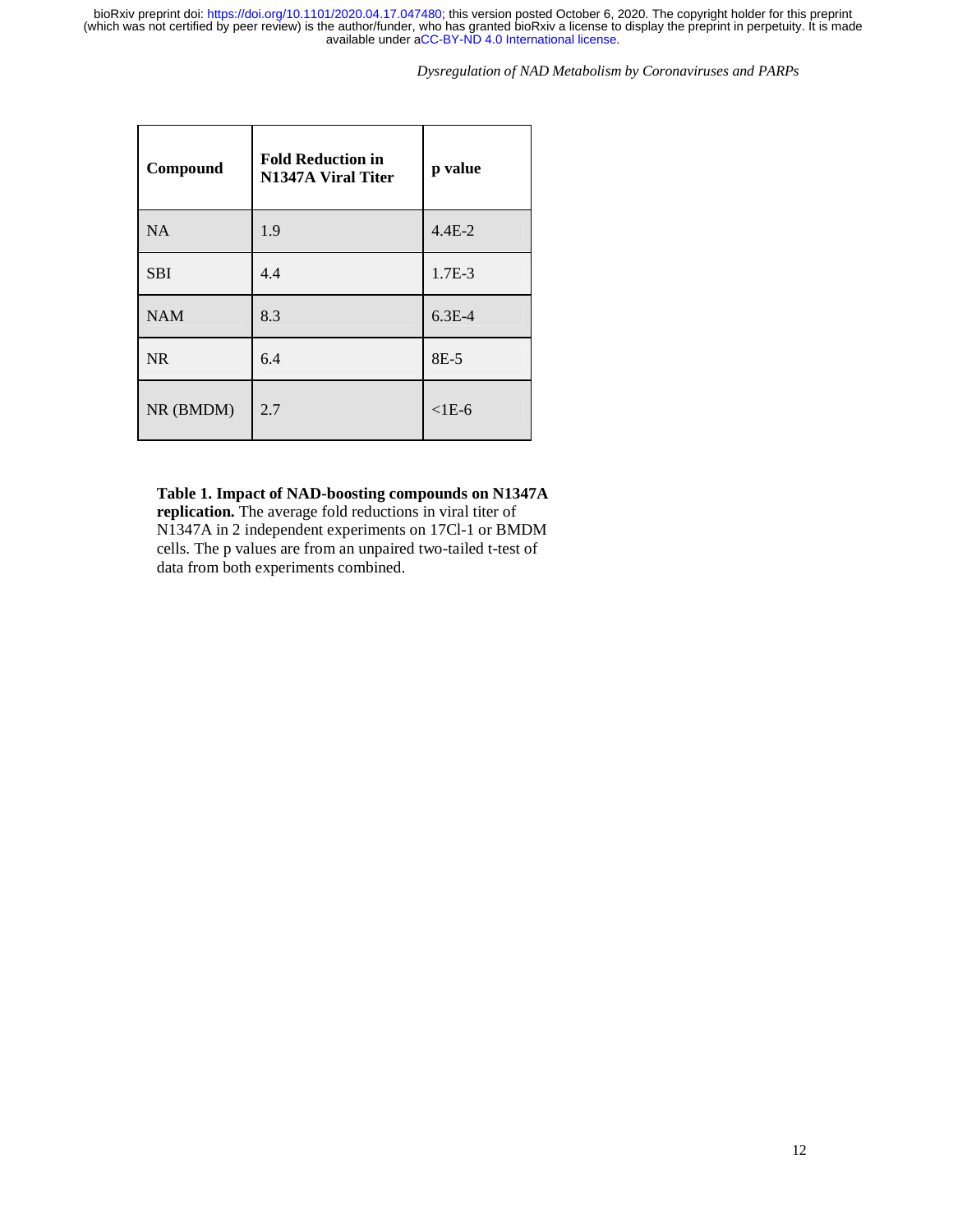*Dysregulation of NAD Metabolism by Coronaviruses and PARPs* 

**Figure 1. SARS-CoV-2 dysregulates the NAD gene set** *in vitro* **as a function of viral load.** Differential expression analysis was performed on RNAseq data with respect to a 71 gene set representing the NAD transcriptome (Supplementary Table 1). Depicted are Volcano Plots representing normalized relative expression versus -log(P) with respect to mock infected in A) human Calu3 lung cancer cells (MOI = 2), B) NHBE cells (MOI = 2), C and D), A549 cells at low MOI without and with introduction of ACE2 expression, respectively, E and F) A549 cells at high MOI =  $2$ without and with introduction of ACE2 expression. Further information is available in Supplementary Materials 2-7.

**Figure 2. SARS-CoV-2 dysregulates the NAD gene set** *in vivo* **.** Differential expression analysis was performed on RNAseq data with respect to mock infected in A) expanding enterocytes (MOI=1), B) ferret trachea infected with SARS-CoV-2, C) lung of a diseased COVID-19 patient versus a control lung sample and D) BALF from SARS-CoV2 infected versus healthy control human patients. Further information is available in Supplementary Materials 8-11.

Figure 3. PARP10 overexpression is sufficient to depress cellular NAD<sup>+</sup> levels while SBI **enhances activities of overexpressed PARP7, PARP10, PARP12 and PARP14.** A) HEK 293T cells were grown with the indicated expression plasmids for GFP or PARP10 and treated with NAMPT activator (10  $\mu$ M SBI). n = 3 for each group. Error bars represent SEM, p-values are from an unpaired two-tailed t-test. See also Supplementary Information 12. B) GFP, PARP7, PARP10, PARP12 and PARP14- expressing HEK293 cells were treated with 10 μM SBI and cells were collected 18 hours later. Western blot using indicated antibodies indicate that SBI promotes PARP7, PARP10, PARP12 and PARP14 activity. n=3. Representative blots of three independent experiments are shown. \*\* p≤ 0.01, \*\*\* p≤ 0.001

**Figure 4. MHV infection disturbs the NAD metabolome.** A) DBT cells and B) BMDM cells were mock infected or infected with MHV at a MOI of 3 PFU/cell and cells were collected at 12 hrs postinfection.  $n = 3-4$  Mock;  $n = 4$  MHV. Error bars represent SEM, p-values are from unpaired twotailed t-test. \*\*p  $\leq$  0.01, \*\*\*p  $\leq$  0.001. See also Supplementary Materials 13-14.

Figure 5. Boosting NAD<sup>+</sup> levels depresses replication of CARH mutant MHV. A) NAD biosynthetic pathways. Red arrows depict gene expression that is depressed by SARS-CoV-2. Green arrows depict gene expression that is increased by SARS-CoVo2. B) 17Cl-1 cells were infected with 0.1 PFU/cell WT or N1347A MHV and either mock treated (DMSO or  $H_2O$ ) or treated with NA, NAM, SBI or NR as described in Methods. DMSO served as a solvent control for NAM, SBI and NA, while  $H_2O$  served as a solvent control for NR. Cells were collected at 18 hpi and analyzed for virus replication by plaque assay. Data are representative of two independent experiments,  $n = 3$  biological replicates. C) BMDMs were infected with 0.1 PFU/cell WT or N1347A MHV and treated with  $H_2O$ or treated with NR as described in Methods. Cells were collected at 18 hpi and analyzed for virus replication by plaque assay. Data are representative of two independent experiments.  $n = 4$  biological replicates. \*p  $\leq 0.05$ , \*\*p  $\leq 0.01$ , \*\*\*p $\leq 0.001$ .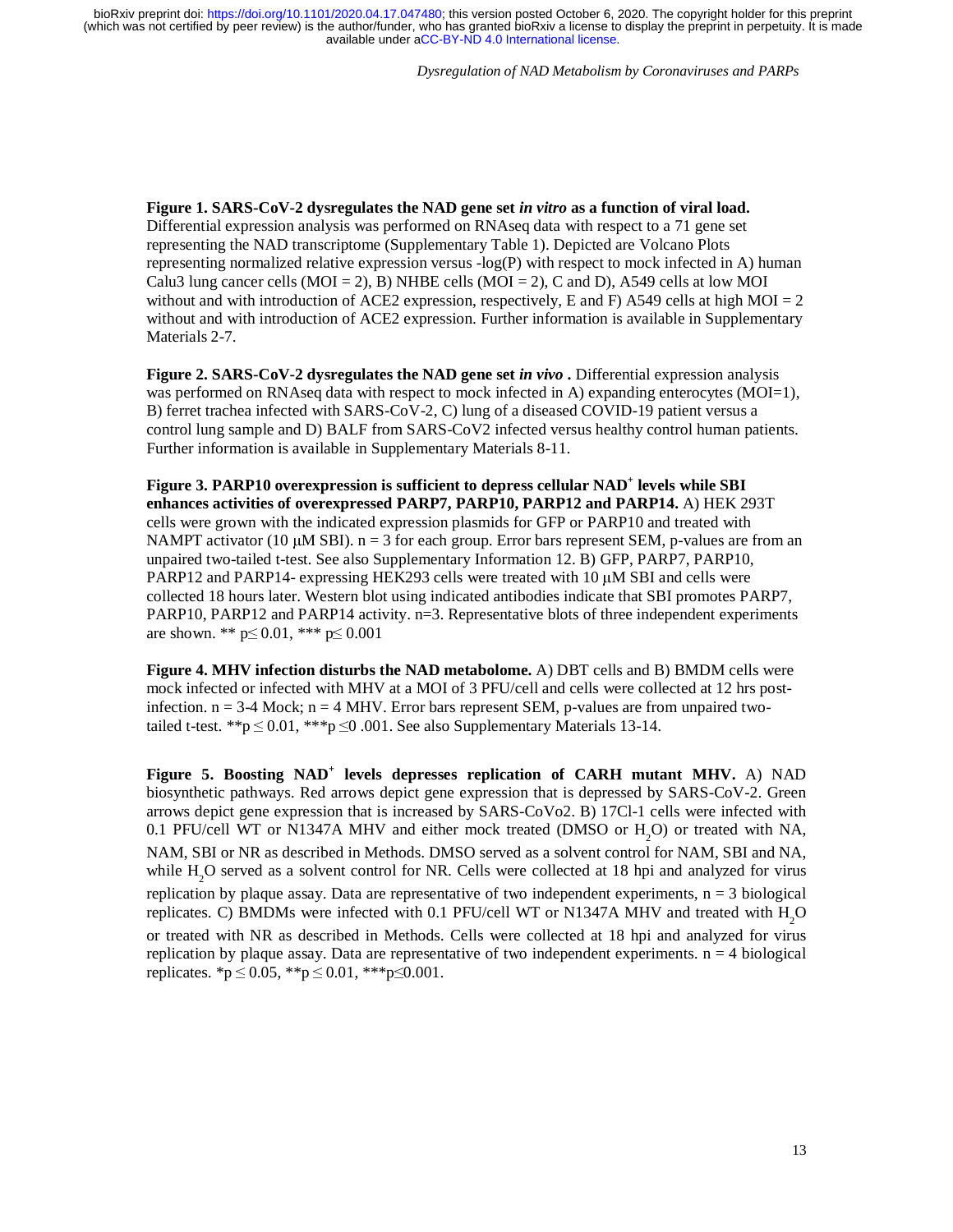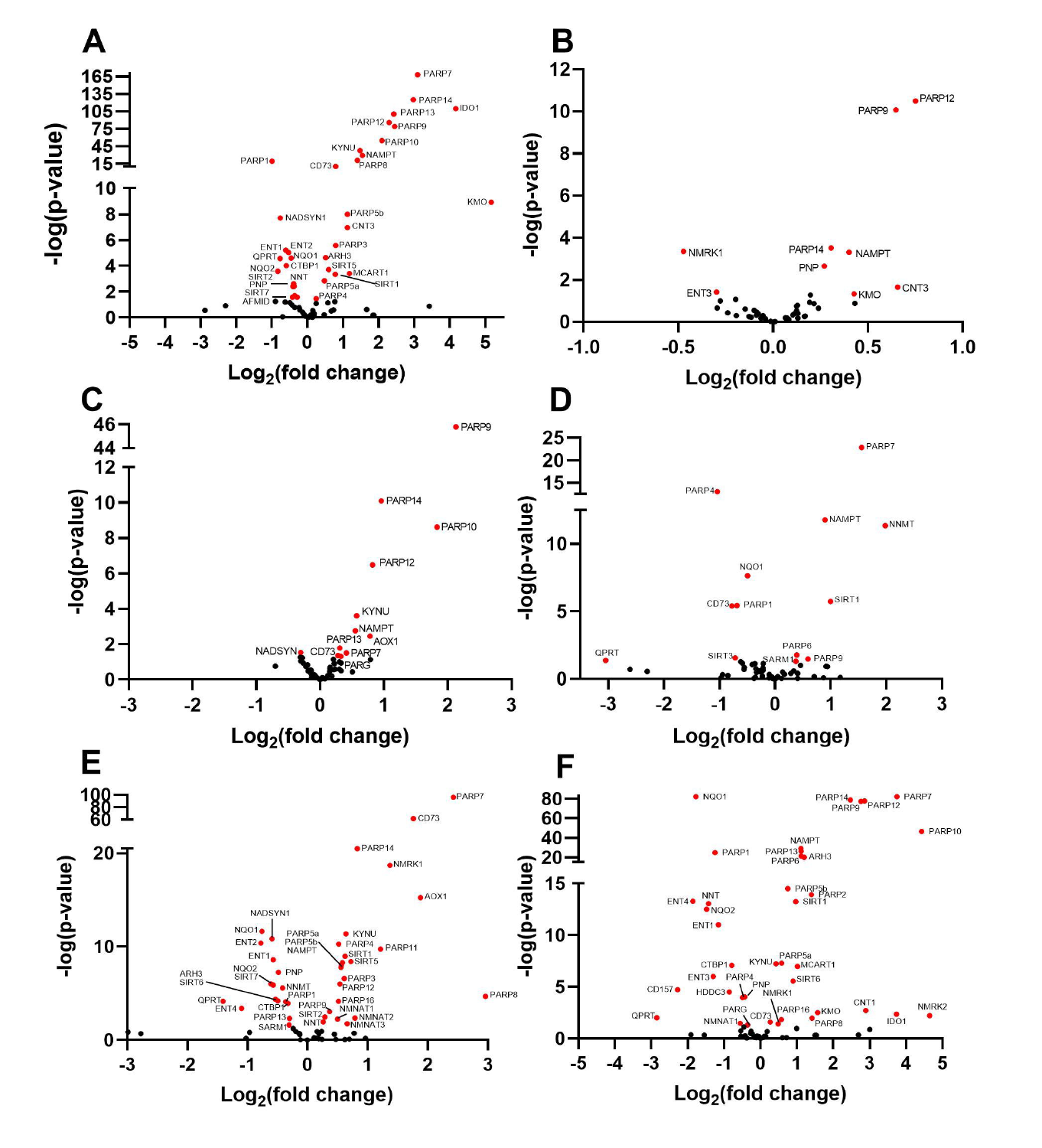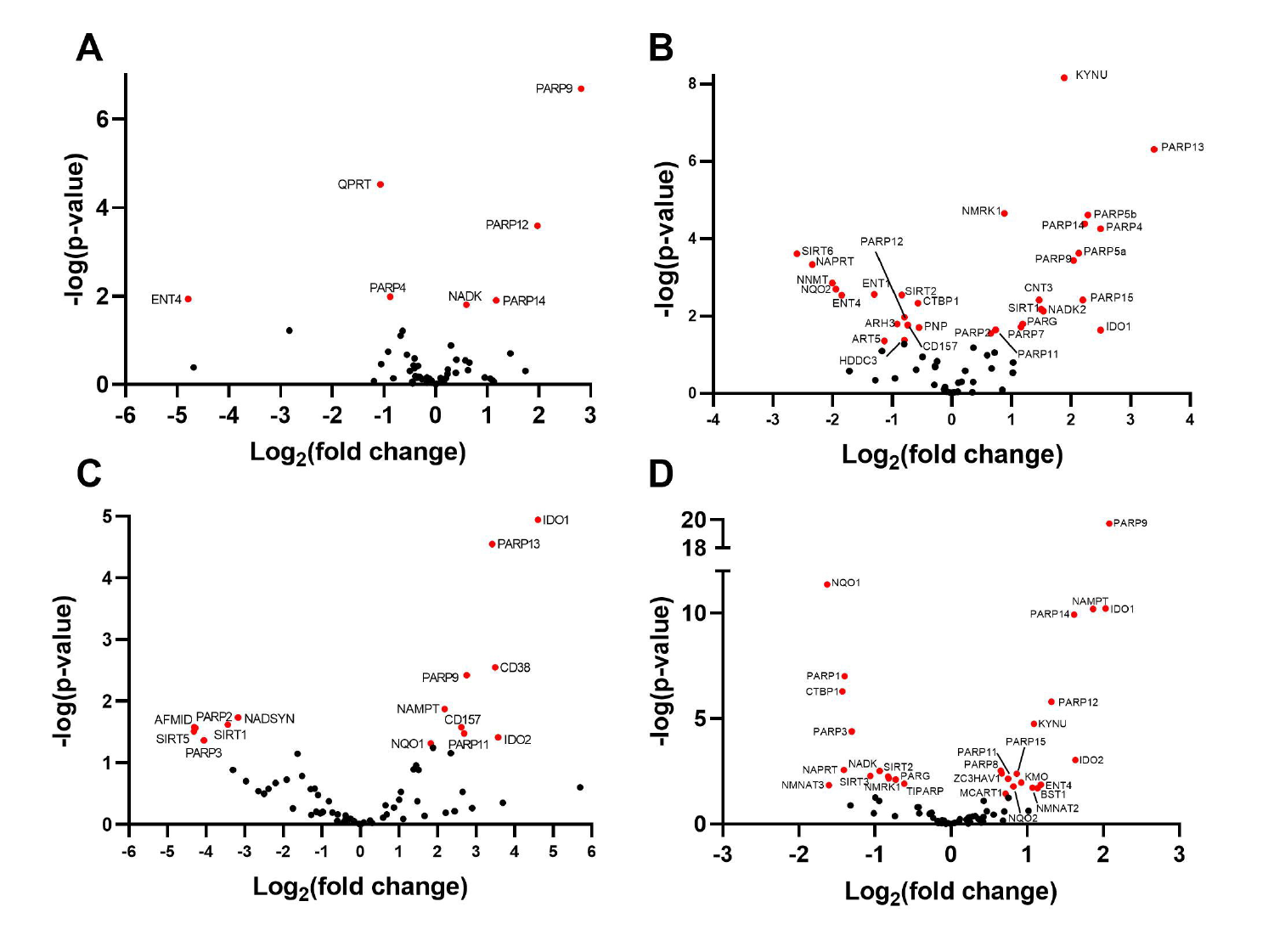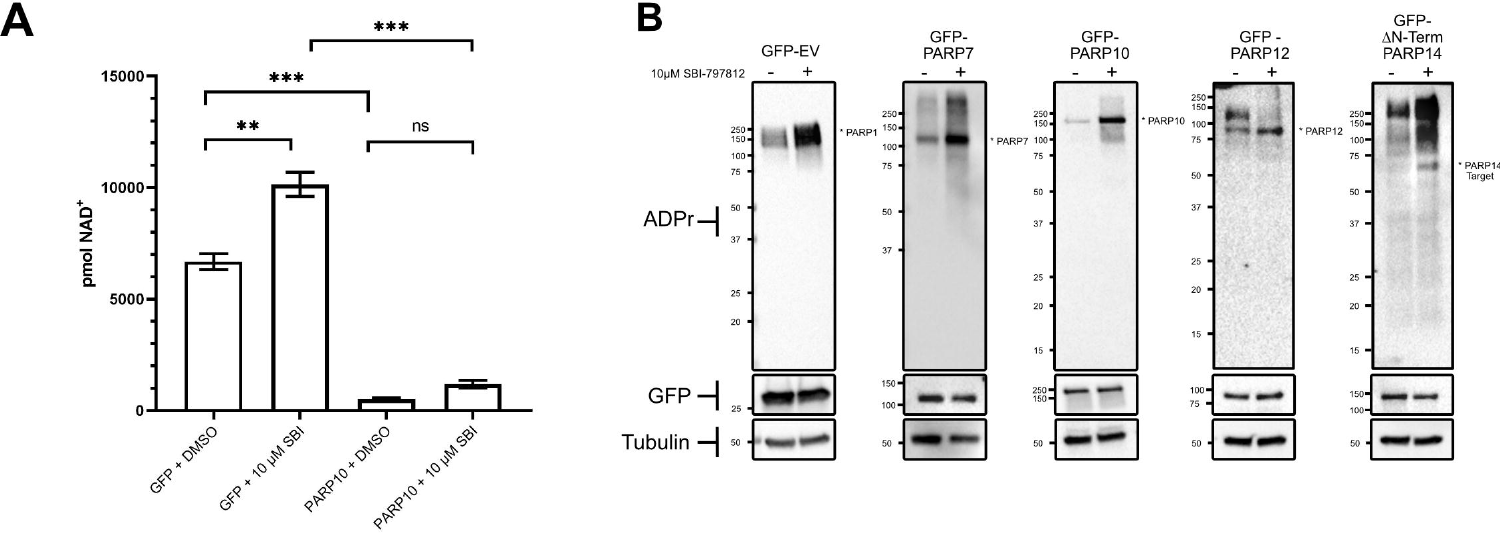